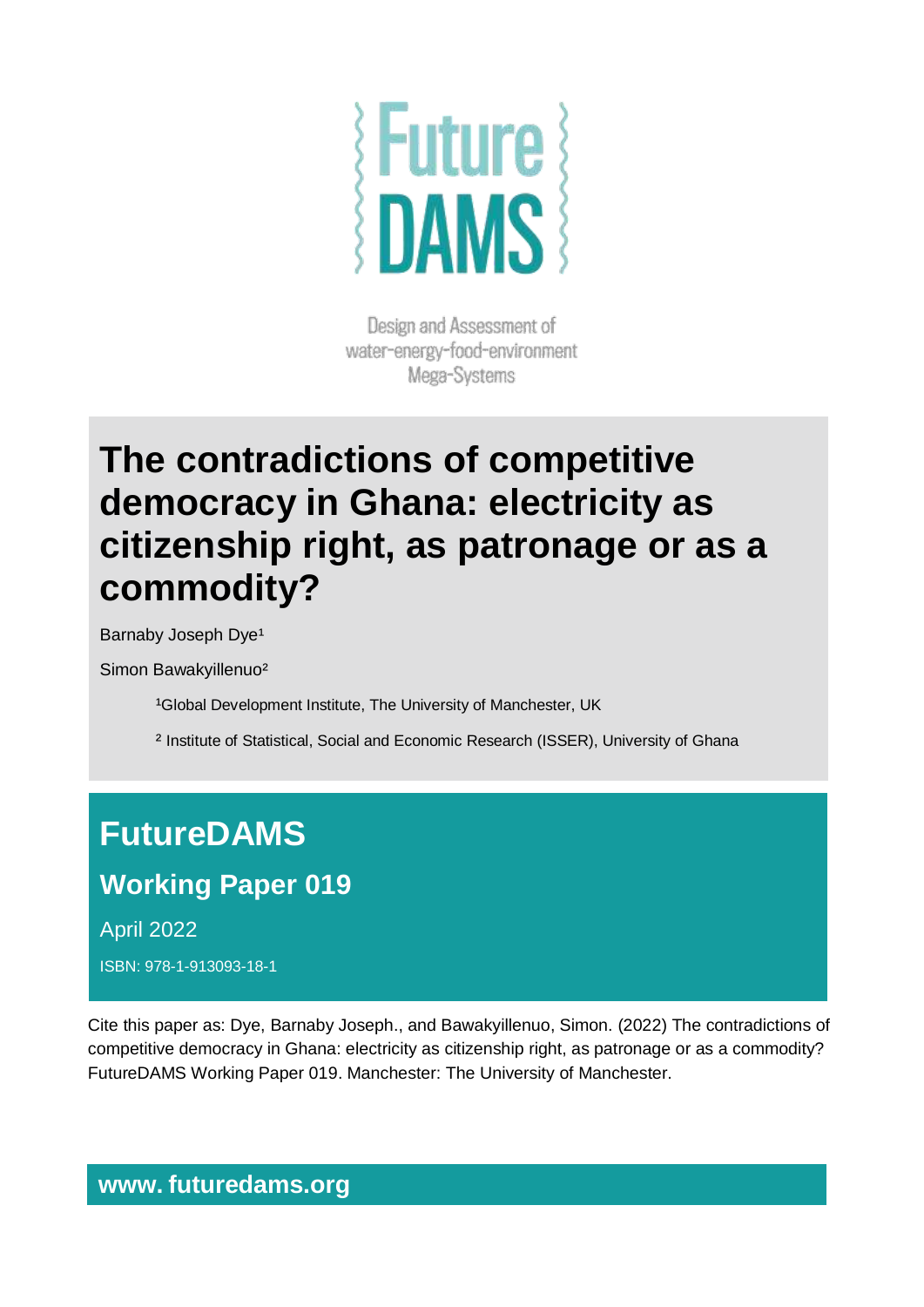This paper examines the politics of distribution in the electricity sector in Ghana. We take a holistic approach, studying power generation and ownership as well as electricity pricing and access. This reveals the pattern of winners and losers in the sector, which we then link to a set of accountability mechanisms and political drivers. We find three main drivers at work: pork-barrel politics, electioneering and clientelism. The first two strategies target benefits at specific geographies or the wider population, informed by norms around electricity, its perceived development importance and citizens' rights. The third attempts to accrue political finance through rent-seeking deals over electricity ownership and contracts. These are strongly incentivised by the expense of Ghanaian politicians' efforts to fight highly competitive selection and election campaigns. The paper makes two particular contributions to the literature. First, we reinforce findings about the significance of ideas and ideology to patterns of benefit distribution. The latter may play a significant underpinning role legitimising claims and informing discourse on citizenship rights. Additionally, our three drivers strongly contrast with the accountability mechanisms baked into the standard reform model, which continues to be promoted in the electricity sector in Ghana, and which almost exclusively concerns market mechanisms. These drivers have generated seemingly positive outcomes in Ghana – most notably in the country having one of the highest electrification rates in Africa – but have also acted to stretch the sector and its ability to perform. Political strategies aiming to win elections and selections have resulted in corruption scandals, protests over power cuts and fiscal power-sector crises. Democratic drivers therefore push the sector in both developmentally positive and problematic trajectories.

#### **Keywords**

Electricity, Political Economy, Ghana, Distribution, Development

#### **Acknowledgements**

The authors would like to acknowledge the support of Dr Tom Lavers, who led the conception of the overall political economy work of the FutureDAMS project and provided advice throughout the research and analysis process, commenting on a number of drafts. I would also like to thank Dr Emmanuel Obuobie and Dr Deborah Darko for their advice and help in securing interviews. This project was financed by the FutureDAMS research consortium, a Global Challenges Research Fund (GCRF) of UKRI.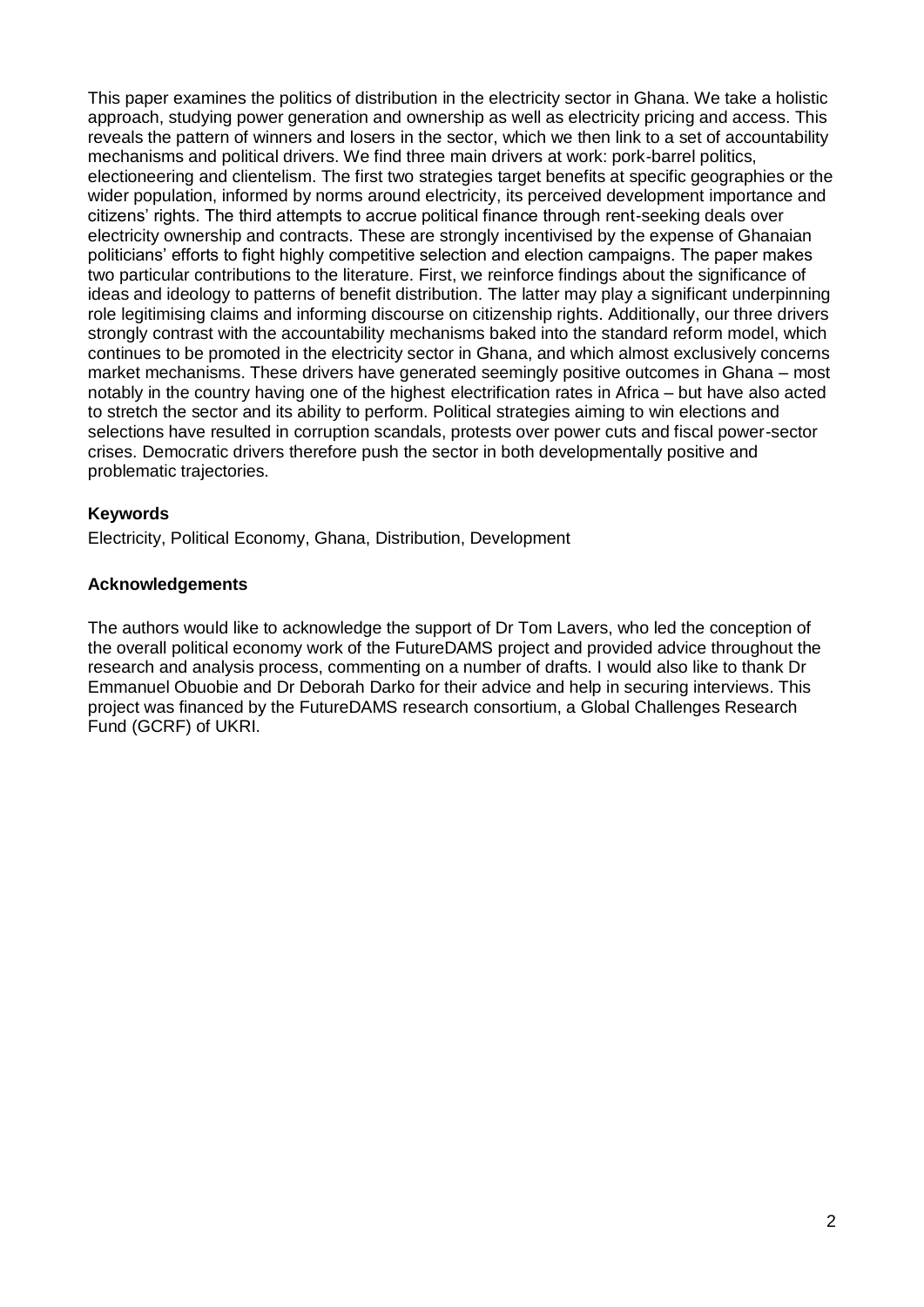#### **1 Introduction**

Electricity is rarely out of the news in Ghana. In July and August 2019, Ghana's airwaves were filled with allegations of "the biggest corruption scandal ever", including malpractice and corruption in an event known as the 'PDS scandal', $<sup>1</sup>$  relating to a concession agreement to run the state-</sup> owned electricity distribution utility, the Electricity Company of Ghana (ECG). Opposition politicians and pundits railed against the perceived incompetence of the government actors involved: "where was the due diligence?", "how could they hand over \$3billion of electricity-grid assets without insurance?". However, this was only the latest in a long series of energy-corruption scandals. From 2016, the Ameri power purchase agreement (PPA) frequently dominated headlines because of its alleged corruption. GhanaWeb, for example, archived about 235 write-ups between 2017 and 2018 around perceived contract overpricing for 250 megawatts (MW) for \$510 million over five years (GhanaWeb, 2021; Ghana Energy Commission, 2019).

Despite these problems, Ghana stands as an apparent success story in Africa. It has one of the continent's highest electrification rates, behind only South Africa and a few small island states.<sup>2</sup> With over 5000MW of power generation capacity, it also has more installed capacity than its regional neighbours, such as Senegal (864 MW), Cote d'Ivoire (2,178 MW) and Guinea (750 MW) (Power Africa, 2021a, 2021b). Ghana has just under half the capacity of Nigeria, despite having roughly a sixth of the latter's population.<sup>3</sup> This reflects what many consider to be a wider positive development story, with Ghana experiencing a growing economy, increasing infrastructure and an entrenched democracy over the past three decades, with three transitions of power and seven broadly peaceful and 'fair' elections.

How can these two experiences of Ghana, of positive democratic development versus a corrupt and crisis-ridden sector, coexist? Rather than being contradictory, we demonstrate that Ghana's pattern of distribution, of who wins what from the electricity system, has a common set of drivers. We highlight two key elements. The first stems from Ghana's political economy, defined by a centralised government with highly competitive candidate selections and public elections. To survive in this context requires implicit or explicit deals with particular groups, or larger publics, to distribute benefits in exchange for political support. Additionally, rent seeking is incentivised by the expense of fulfilling these deals and fighting elections, so that electricity-sector contracts, for example, may be a site for the accrual of political finance to fight off rivals. However, we depart from a simplistic clientelist narrative as we also find that electrification and the pricing of electricity are significantly influenced by claims to citizens' rights, regardless of political affiliation. We argue that earlier phases of clientelism have inculcated this discourse of rights, leading to widespread notions that universal, affordable electricity distribution should be expected with Ghanaian citizenship.

This matters for two principal reasons. The first is the way it demonstrates that ideas, and societally embedded ideologies about development specifically, are a major influence on the politics of distribution. This reinforces a recent trend in the literature recognising the influence of ideas in state welfare systems (Hickey et al, 2020), which demonstrates their importance in legitimising claims on the state and informing perceptions of rights. We strengthen the case made by this literature to acknowledge the importance of ideas in dictating the pattern of distribution, and therefore of beneficiaries, in the electricity sector. The second significance of our findings around

<sup>&</sup>lt;sup>1</sup> The involved the Power Distribution Systems (PDS) company.

<sup>&</sup>lt;sup>2</sup> For example, Mauritius and the Sevchelles.

<sup>3</sup> At 30 million versus 200 million.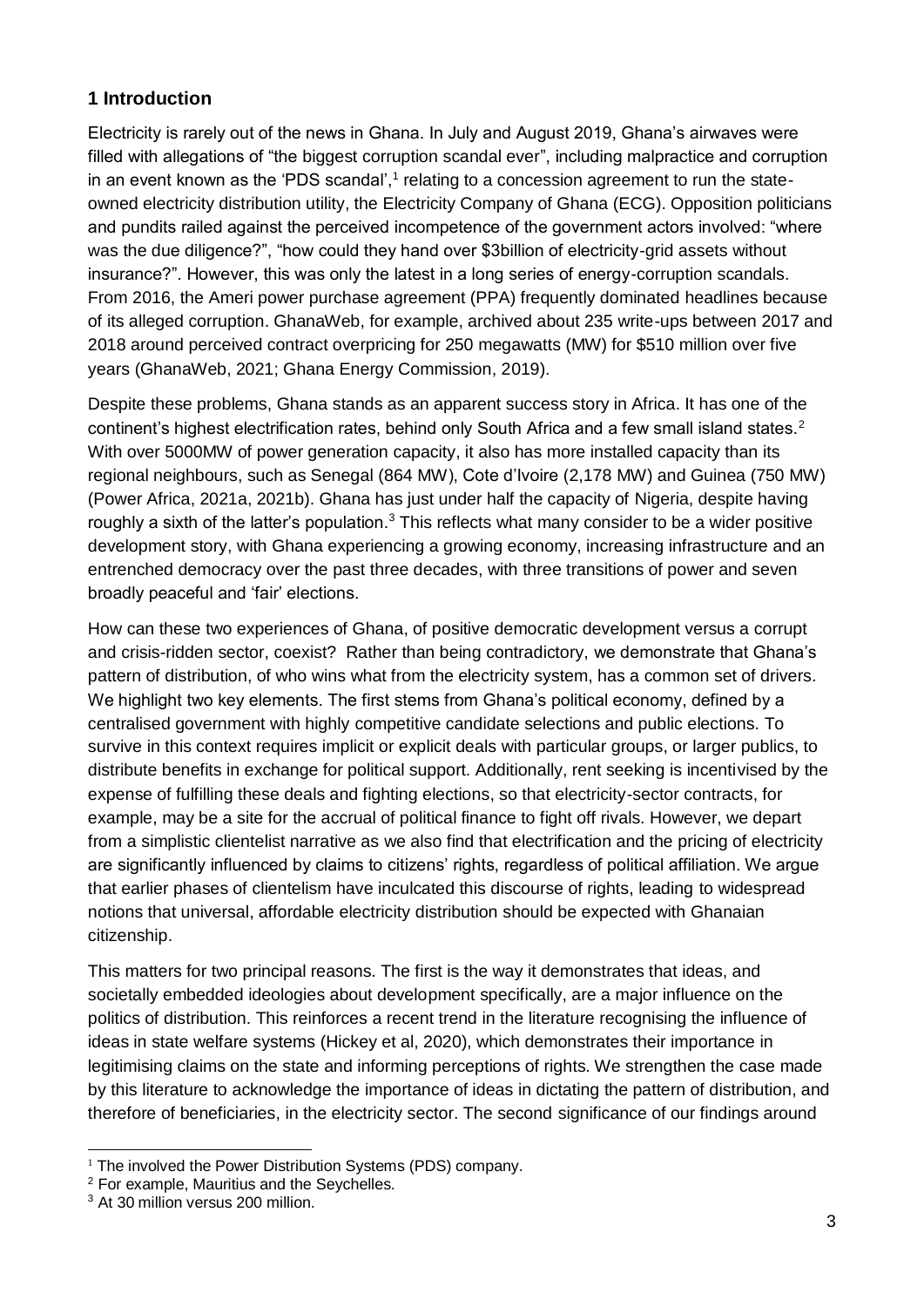mechanisms of accountability is the contrast with the standard reform model, which has been pushed on the sector in Ghana and elsewhere. The model is a relatively narrow adaptation of the 'good governance' agenda, which sought to add to the earlier structural adjustment policies of the 1980s with a focus on changing institutions. Electricity reform focused narrowly on the market and its mechanisms of competition and accountability through consumer choice. These market mechanisms are supposed to be underpinned by formal, legal regulations purported to bring greater efficiency and to result in better distribution of electricity-sector services. However, we demonstrate that, in Ghana, electricity is mediated by an alternative set of mechanisms. Local MPs and other community leaders, including the chieftaincy, operate the levers of the party-political system, which influences governmental functions. Additionally, citizens are able to mobilise and use democratic accountability to create demands on the state and their representatives. These alternative conceptualisations of accountability and the drivers of the politics of distribution are important, given the continued attempts by donors and some sections of the political elite to push the good governance agenda through the standard reform model. The creation of formalised rules and market institutions unpicks existing accountability mechanisms, whether around citizens' expectations of broad-based distribution, through clientelist deals or through electioneering, porkbarrel efforts. Indeed, attempts at privatisation, unbundling and commodification offer greater opportunities for rent seeking, rather than promised efficiency and customer accountability. This paper demonstrates the consequences that stem from the combination of this political context with Ghana's accountability norms.

The paper now turns to examine the literature on the role of competitive democracy in the electricity sector in greater detail, analysing the theory of accountability behind the good governance/standard reform model and its contrast with a citizenship-rights approach. We then turn to empirical case studies showing where electricity is politicised and the theories behind such clientelist distribution strategies. The case study of Ghana starts with an exploration of the historic roots of electricity in the country, explaining the foundations for belief in the right to electricity access and the politicisation of power. We then examine Ghana's success story – electrification. We also demonstrate that the same strategic interests and societal notions of electricity as a right, supporting the grid's extension, undermine the fiscal position and effectiveness of the grid in terms of tariff pricing, generation contracts and the PDS deal. This paper is based on extensive primary research. Quantitative data were collected on the past three decades and a database of Independent Power Producers (IPPs) created, in order to understand the rise and ownership of this group. Qualitative research was carried out between 2018 and 2021 involving 51 expert interviews with key informants, including former politicians, civil servants, researchers and officials from donor organisations and the private sector. The research also involved examination of newspaper articles, policy documents and official reports. Analysis followed a process-tracing methodology that triangulated evidence from quantitative and qualitative sources, from different data sources and types of interviewee. This generated a detailed understanding of the actors and events being studied and the rationales involved.

#### **2 Democracy, accountability and electricity services**

#### 2.1 Market-led reforms as the bringer of electricity

The dominant understanding of the politics of distribution within the electricity sector, and mainstream policy prescriptions for its improvement, are informed by the good governance school of thought rooted in the work of North (1990, 1989). The realm of the state and politics, he argues,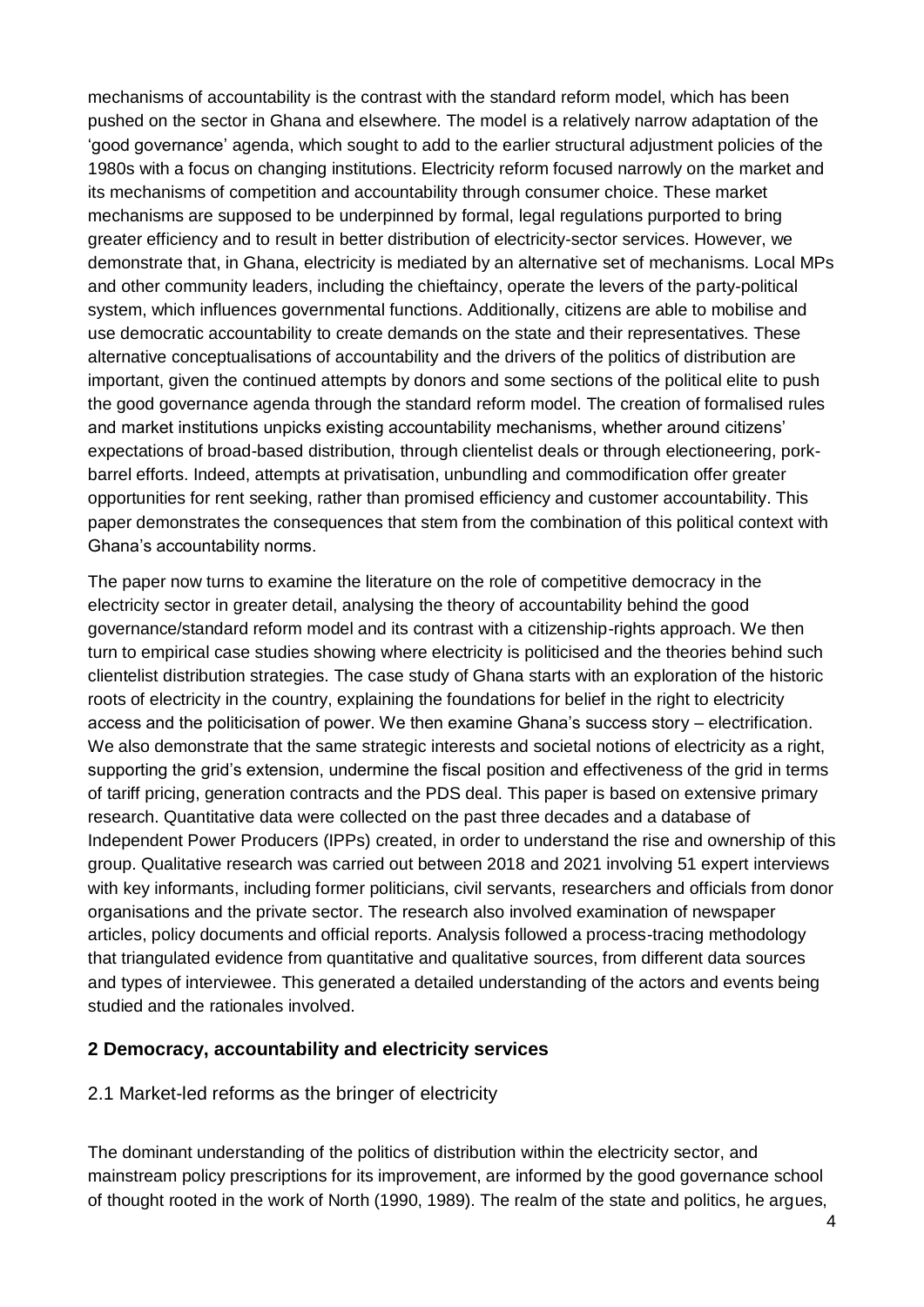is prone to greater inefficiency, with voters unable to easily judge performance (North, 1990). Moreover, civil servants and politicians do not have incentives that are necessarily aligned with the broader public's interests and so need the right institutions, that is, the right rules, norms and formal procedures, to align their interests to long-term development goals. Additionally, the theory's policy prescriptions pushed for a reduction of political rulers' power in favour of independent regulatory institutions, the rule of law and competitive private markets. Underpinning the whole system is a theory of accountability depicted in Figure 1. Each arrow stands for an accountability mechanism and so this triangular theory asserts that market relationships, those of customer and service provider/seller, generate the most direct and powerful form of accountability, while the 'long accountability' mechanism through democratic institutions keeps the broader system honest and ensures it works for citizens' interests. The latter approach has been emphasised by academics like Timothy Besley and Amartya Sen, who argue that democracies pressure the delivery of demands for public goods, which become seen as immutable citizenship rights: to win elections politicians must listen to citizens and ensure their rights are met; otherwise they face protest and the loss of power (Besley & Burgess, 2002; Besley & Coate, 1998; Sen, 2001).



**Figure 1: The World Bank's triangular theory of accountability**

*Source:* World Bank (2004, p 6).

This good governance agenda's application to the electricity sector was the World Bank's (1993) standard reform model. It outlined a programme of unbundling the sector into generation, transmission, distribution and commercial utilities, which should then be privatised. The resulting competition was supposed to increase efficiency and direct actors' interests into the sector's financial health and quality service, overseen by independent regulators. Thus, the World Bank's theory focuses, essentially exclusively, on the short mechanism of accountability through consumer choice.

However, the literature suggests that other political processes continue to be key after a sector has followed the formal reforms of the standard reform model. In the electricity sector, democratic pressure for electrification has been tested globally by Min and in Africa by Ahlborg et al, who both found correlations between democracy and better electricity coverage (Min, 2015; Ahlborg et al, 2015). As Briggs (2021, p.1) writes "electricity is a highly valued good and so governments in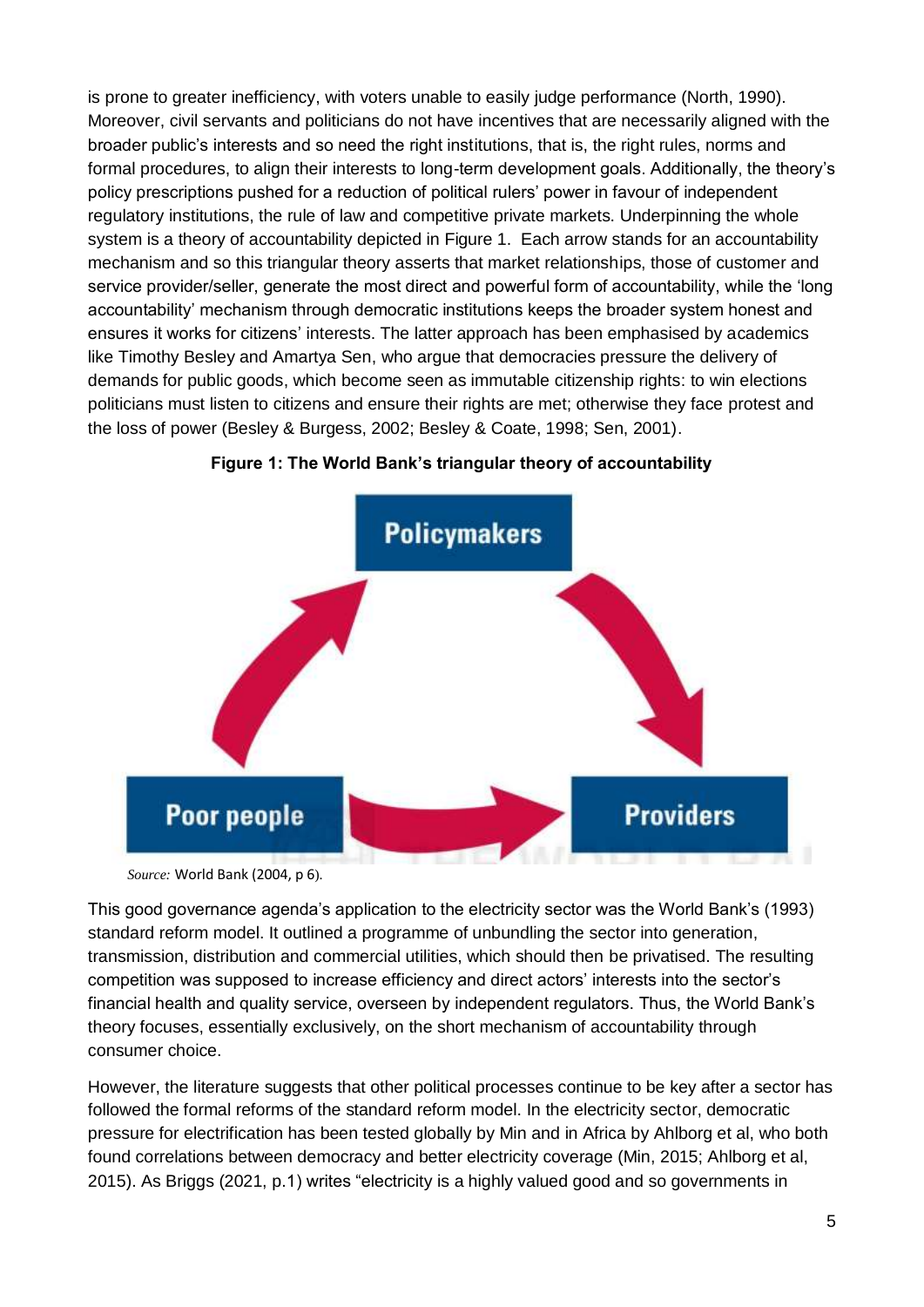democratic countries feel pressure to provide electricity to where it is scarce"; in other words, there is a simple accountability–pressure mechanism. Min (2015) even strengthens his conclusion by showing democracy's stronger correlation with electricity access and reliability than with state capacity. Leaving aside issues in Min's quantification of democracy and authoritarianism, this suggests that democratic pressure can usefully politicise electricity. Much of the literature in this field has less detail on the mechanisms by which democratic pressure works, tending to assume that processes of elections and protest matter. More detail is needed on what occurs in different contexts therefore, and on the specific ways in which democratic pressures can act. We can see this in empirical studies of the electricity sector in India, where clientelist relations pushed rapid extension of the electricity grid in certain states (Kale, 2014; Kale et al, 2018; Dubash et al, 2018; Balls, 2018). These authors found that elections alone are not the primary driver of electrification; rather it is the mobilisation of farmers under intense electoral competition. These same drivers influence the grid's operation and commercial practices. Electoral concerns also dictate patterns of load shedding, something again particularly notable in Uttar Pradesh, which has allocated VIP status to key areas that are prevented from being taken offline (Balls, 2018). Furthermore, Min (2015) recalls how the resistance of states' dispatchers, given political pressure to implement load shedding, caused the largest power outages in history; a surge in demand caused equipment failure that saw the majority of India's grid suffer power failure.

This demonstrates a type of pork-barrel politics, of targeting certain geographical areas or social groups with specific public goods in the hope that they will then provide electoral support. Such deals therefore hope for reciprocity but are generally too widely targeted to involve informal deals. They may also take the form of electioneering. This contrasts with pork-barrel politics in that the latter is geographically or socially targeted, while electioneering is applied more universally, regardless of perceived affiliation or grouping. Typically, it might involve reducing tariffs, something always likely to be universal. This is noticeable, for example, in the highly competitive Indian state of Uttar Pradesh (Balls, 2018), with the consequence of there being insufficient revenues to cover system costs. However, more specific deals have been forged in some instances, when authorities exact retribution on those who didn't vote for the incumbent. Balls (2018), for example, records that, in states like Bihar, rulers have disconnected villages based on their political voting patterns. This is supposed to signal that electricity access is conditional on political support: voting one way should bring you material benefit. Such deals can be targeted more precisely through patron–client relations. These types of informal, explicit or implicit exchanges are the subject of a large literature on clientelism. Clientelism is often used to gain the backing of key supporting constituencies and may be used in more competitive, democratic contexts as well as in more authoritarian countries. In the former, politicians' power can be used to direct benefits in the form of services like electrification or in jobs or financial payments to key community leaders, mobilised groups of citizens and those capable of 'getting out the vote'. In many Indian states, for example, political parties are known to protect people stealing electricity from the grid, blocking the authorities from pursuing charges or taking areas offline (Balls, 2018).

Clientelist deals also frequently involve rents, which are particularly easy to provide in privatised, market economies. Rents here refer to income in excess of what is economically necessary, extracted without the need for significant investment in the system and relatively guaranteed. Thus, handing out contracts to supply equipment or services like maintenance and infrastructure construction can be a way to reward loyalists and a means for more politicians to accrue money. The electricity sector, when unbundled and privatised, is a particular target, given the volume of finance and bills typically associated with it and the monopoly nature of contracts which, once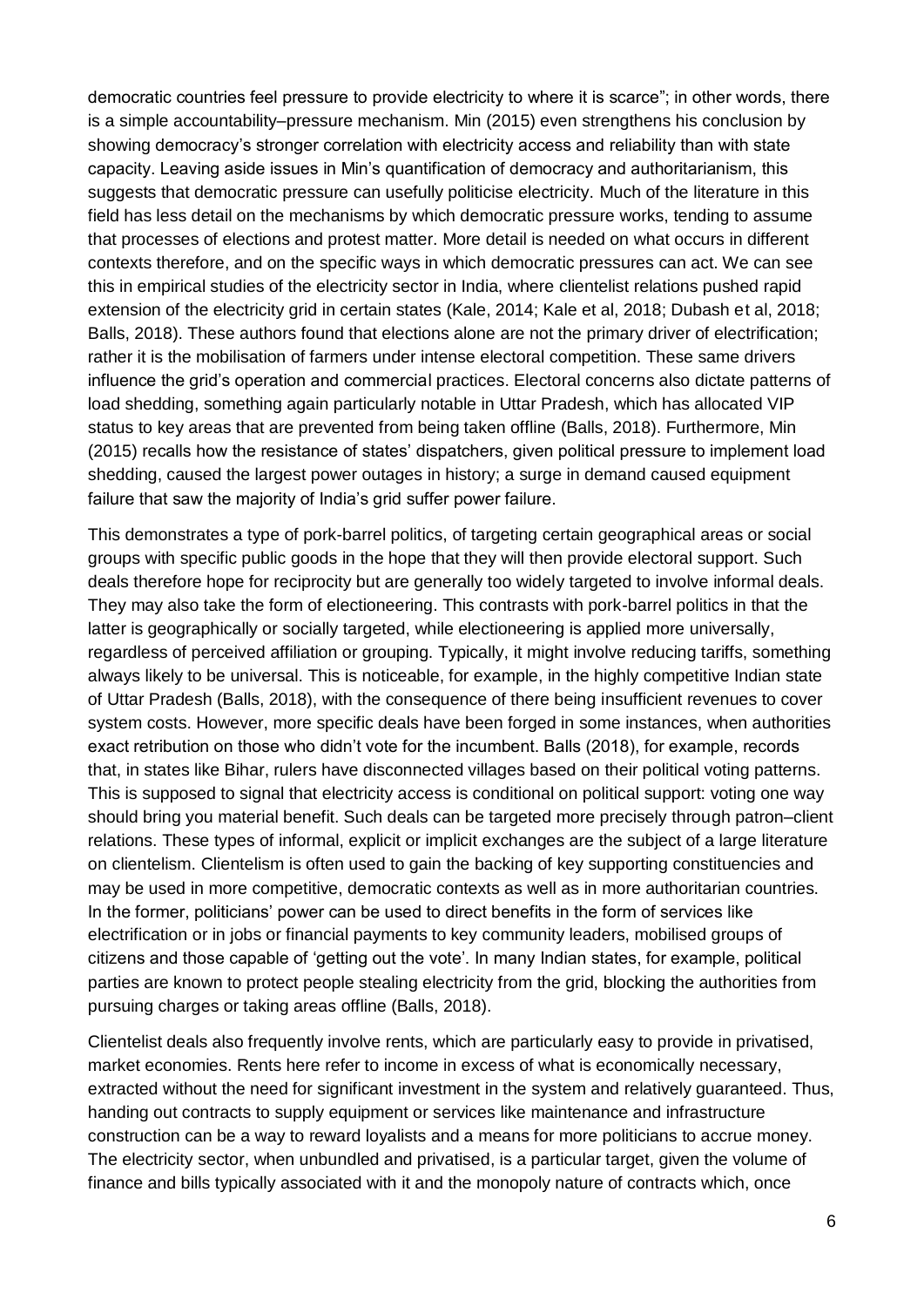signed, give near-guaranteed profits. Electricity rents have been documented in many countries as being involved in the financing of upcoming elections or the paying-off of politicians' creditors and financial backers. For example, Cooksey (2017, 2022) links scandals around an IPP, Independent Power Tanzania Limited, to financing the ruling party and its elections. Alongside direct political financing, rent seeking may be used for personal enrichment, to increase an individual's power. For example, this appears to have been the case in Mozambique, where President Guebuza's family hold shares in the IPP Insitec.

Thus, political economy analysis allows us to examine more specific policy mechanisms and thereby to move beyond "vague categories like political will or corruption" (Kale et al, 2018, p 6). Lines of accountability here are far more varied than in the triangle presented in Figure 1. The 'long route' of accountability through democratic practices is at work, perhaps most obviously, in practices of electioneering that appeal to citizens and respond to their demands. In contrast, mechanisms like pork-barrel politics do not necessarily respond to democratic pressure in the way envisioned by the triangle, and rather act as an attempted mass bribe, initiated by politicians, not the general public. Clientelism through rent-seeking deals also falls outside the 'long route' of accountability and subverts the short route of market competition. Informal, implicit and explicit strategies to maintain and/or win power therefore closely intersect with accountability mechanisms, collectively determining the distribution of benefits from electricity. Far from the standard reform model's envisioning of privatised, unbundled and regulated electricity-sector markets unleashing direct consumer accountability, electioneering, pork-barrel spending and clientelism survive – and even thrive in the case of rent seeking – in a reformed electricity sector.

However, much of the literature reviewed thus far focuses on rational, materialist explanations. This is limiting when it comes to the analysis of public goods as norms, since ideas and what could be called the 'moral economy' also matter. Chiefly, this takes the form of claims about what can be expected from the state, of the rights citizens have to certain services. As Levy and Walton (2013) state, these are most effective when backed up with some formal power, particularly laws, something that has happened to some degree in South Africa. Such claims are embedded, for a number of countries, in longstanding ideologies about how development happens. This is perhaps most famously captured in Lenin's (1965) phrase, "Communism is Soviet power plus the electrification of the whole country", which refers to his belief that electricity didn't only gradually create industrialisation, but rather transformed mind-sets and economic practices. Such ideas have had a significant influence over many developing countries, including India. Founding Prime Minister Jawaharlal Nehru took a keen interest in Lenin's ideas on electrification, quoting them in letters to his daughter, future Prime Minister Indira Ghandi, while pursuing hydroelectric dams (Nehru, quoted in Kale, 2014, p 29). Along with other leading independence figures like B R Ambedkar, Nehru's government created the Darmodar Valley Corporation, with the aim of replicating the US Tennessee Valley Authority (TVA), even using TVA personnel (Klingensmith, 2007). Importantly, the assertion of these ideas by the country's independence leaders has had path-dependent effects. It has instilled the societally widespread idea of the technology as a cornerstone of development, featuring alongside roads and agricultural support as a key electoral issue.

Such veneration of electricity furthers ideas of providing the technology as a basic duty of government and as something that should be universally available at an affordable price. This may lead to further resistance against reform and particularly to any hand-over of responsibility to the private sector. Societally embedded ideas about development therefore closely inform perceptions of rights and fair expectations of the state, which, in turn, form the basis of long mechanisms of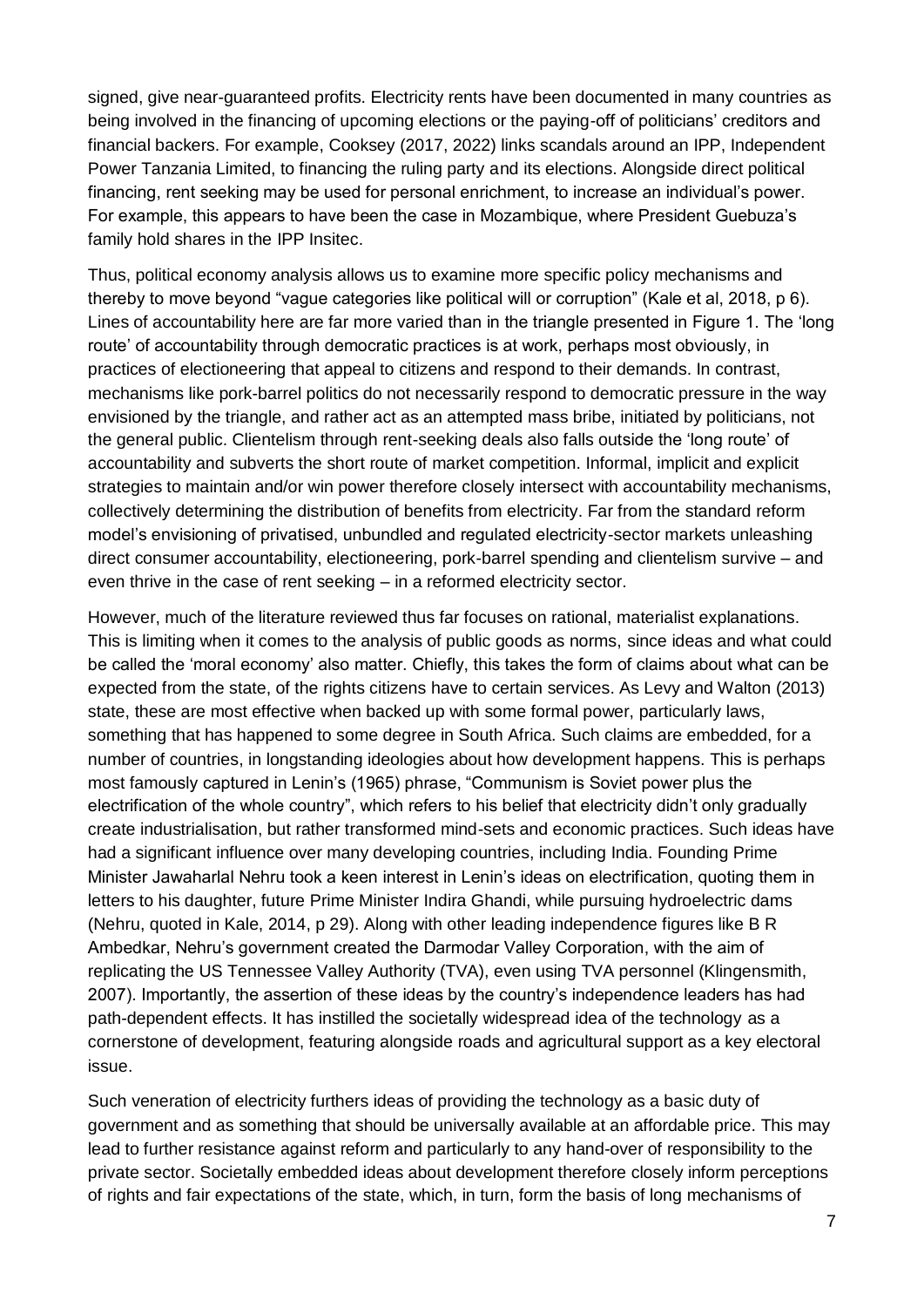accountability; they act to mobilise citizens to make claims on the state. These concerns around citizens' expectations may lead to politicians fearing any conceding of power over the electricity sector in order to have control over the distribution of benefits. Arguably, this factored in the U-turn performed by the Tamil Nadu chief minister in the 1990s against privatising the distribution utility, given the strong backlash from farmers and other interest groups that occurred. Thus, it is not surprising that Kale et al (2018, p 5) conclude that mainstream solutions such as the standard reform model "suggest the impossible route of depoliticising what is inherently a political set of calculations and choices". With this grounding we now turn to examine Ghana's electricity sector, using analysis of its ruling elite and international relations to explain competing politicising and depoliticising agendas.

#### **3 The history of electricity in Ghana**

#### 3.1 Historic establishment of a politicised sector

The forces politicising electricity in Ghana have roots in the country's history and its societal basis for political power. The idea of electricity as a cornerstone of development and bringer of modernity was firmly established by the country's founding President Kwame Nkrumah. He was highly influenced by the dam-focused development schemes of the mid-20th century and took particular inspiration from the US's programme of Western state building and industrialisation through dams (Hoag, 2013). This produced the Volta River Scheme, started under British colonialism but embellished by Nkrumah as the foundation for Ghana's development and the wider region's emancipation (McCully, 2001; Adams, 1992). It was modelled on the USA' TVA, with engineers from America supporting the planning of the hydropower dam and associated aluminium smelter, industrial and port zones (Hoag, 2013; Miescher, 2014). Nkrumah praised it in high modernist language as "a gigantic project for the industrial development of our country – a scheme which can change the face of our land and bring wealth and a higher standard of living to our people". He celebrated Akosombo by encouraging tourism to the Akosombo Dam and taking a model of the dam on a roadshow around the country (Miescher, 2014; Miescher & Tsikata, 2009). The scheme involved the establishment of the ECG to handle the electrification of Ghana's key cities and countryside in parts of the south. Nkrumah's leadership therefore firmly established electricity as the key to modernity, as the enabler of progress (MacLean et al, 2016). Despite establishing a legacy of electricity as development, Nkrumah was deposed in 1966 before the scheme was fully completed.

3.2 Disruptive coup d'états, competitive politics and the establishment of clientelism

The 1966 coup represented the strongly contested nature of ruling power in Ghana, something that has acted to politicise the provision of public goods, notably including electricity. Since Nkrumah's deposition in a coup, the country has had four coups and, since democracy was instituted in the 'Fourth Republic' from 1994, three peaceful transitions of power. Throughout, these transfers of political office essentially oscillated between two political groupings, now instituted in two political parties tracing their roots back to discussions at the end of colonialism (Nugent, 1999; Whitfield, 2018; Ninsin, 2016). The Danquah/Busia tradition, now under the National Patriotic Party (NPP), is more conservative, supportive of chieftaincy authorities and focused on the Asante region. The Nkrumah tradition, later adapted by Rawlings and embodied by the current National Democratic Congress (NDC), is more willing to implement wider state-led transformation, adheres to social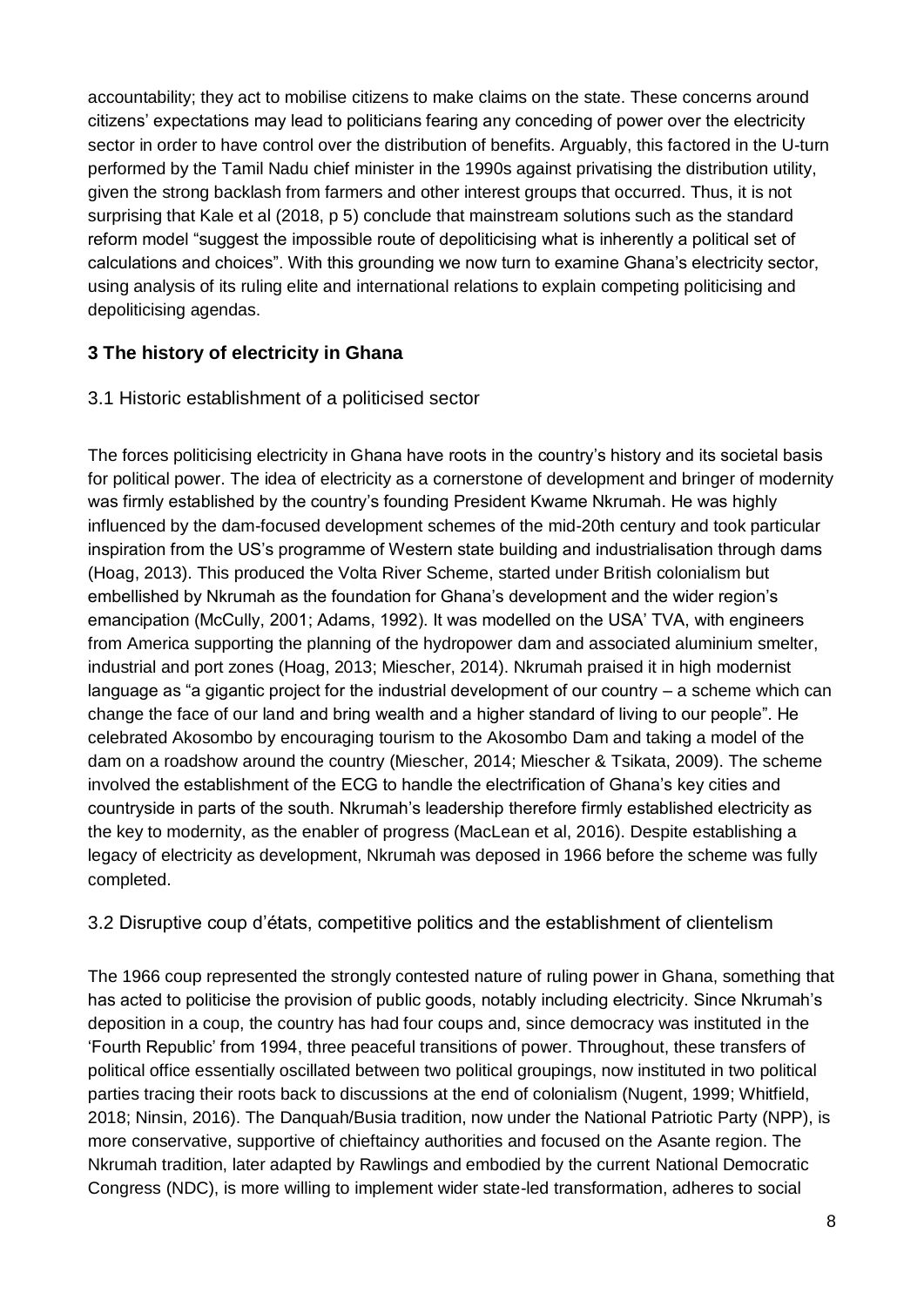democratic claims and is grounded in the east and north of Ghana. Democratic elections in the past two decades have tended to be bitterly fought, with Ghana's strongly centralised state focusing all attention on winning national office. This is partly rooted in the lack of one dominant ethnicity or region, but also stems from the deep-rootedness of the two political traditions (McDonnell, 2016). Thus, presidential elections are relatively close, as shown in Table 1, as are parliamentary elections in the swing regions like Greater Accra.

| <b>POLITICAL PARTIES</b>                                              | <b>YEARS/PERCENTAGE VOTES</b> |      |      |      |       |      |      |      |
|-----------------------------------------------------------------------|-------------------------------|------|------|------|-------|------|------|------|
|                                                                       | 1992                          | 1996 | 2000 | 2004 | 2008  | 2012 | 2016 | 2020 |
| <b>NATIONAL</b><br><b>DEMOCRATIC</b><br><b>CONGRESS (NDC)</b>         | 58.4                          | 57.4 | 43.1 | 44.6 | 50.23 | 50.7 | 44.4 | 47.4 |
| <b>NEW PATRIOTIC PARTY</b><br>(NPP)                                   | 30.3                          | 39.7 | 56.9 | 52.5 | 49.77 | 47.7 | 53.9 | 51.3 |
| <b>OTHERS</b>                                                         | 11.3                          | 3.0  | 0    | 2.9  | 0     | 1.6  | 1.7  | 1.3  |
| Source: GhanaWeb (2021), Boakye (2018) and Frempong and Asare (2017). |                               |      |      |      |       |      |      |      |

#### **Table 1: Winning margins in multiparty presidential elections in Ghana, 1992–2020**

Politicians also face significant pressure from within their own ranks, with ministers and senior MPs frequently facing, and losing, internal primaries (Whitfield, 2018). For instance, during the primaries prior to the 2016 general elections, 28 sitting MPs lost their reselection bids, with 15 belonging to the ruling party (NDC) and 13 from the then biggest opposition party (NPP). Similarly, and more poignantly, 48 sitting MPs lost their bids during the primaries that preceded the 2020 general elections. Of the 48 sitting MPs, 39 were from the ruling NPP (Anaba, 2020), while nine belonged to the largest opposition party (NDC) (Acheampong, 2019). Therefore, considerable effort, and money, is spent by those in government and parliament on securing their position. As demonstrated by Abdulai (Abdulai & Hickey, 2016; Abdulai & Crawford, 2010) in education, this involves directing spending to key constituencies when in office. Others, like Nugent (1999), have shown a similar pattern in road building. In addition, such activity involves extracting rents where possible to provide political finance. This typically involves handing out contracts to allied businessmen and companies in anticipation of finance, or to pay off past loans. Such activity is important, given the ever-rising cost of elections. Parliamentarians spent GHC389,803 (US\$ 98,749 in 2016) on average to secure selection and election in the 2016 election, roughly two-and-a-half times their annual salary, with GH $\textcircled{t}$ 156,134 on the primary contests and GH¢235,669 on the election, an increase from the 2012 levels of GH¢124,005 and GH¢21,609, respectively (CDD & WFD, 2018). Thus, it is unsurprising to see significant rent seeking across the state (Whitfield, 2018), with a recent example being in the booming oil sector (Mohan et al, 2018). Ghana's political environment is therefore highly competitive, with political power unstable, given intra- and inter-factional battles. This reinforces clientelist policy making and a short-termist focus on winning elections.

#### 3.3 The drive to reform

There are consequently three strands of politicisation in the electricity sector, lying in the developmental symbolism of electricity and the motivation to build political finance. These three tendencies run counter to the aims of a group of international donors and technical leaders attempting to depoliticise the sector through a series of long-term reforms in Ghana. The most overt of these are political, with the introduction of open elections and democratic institutions from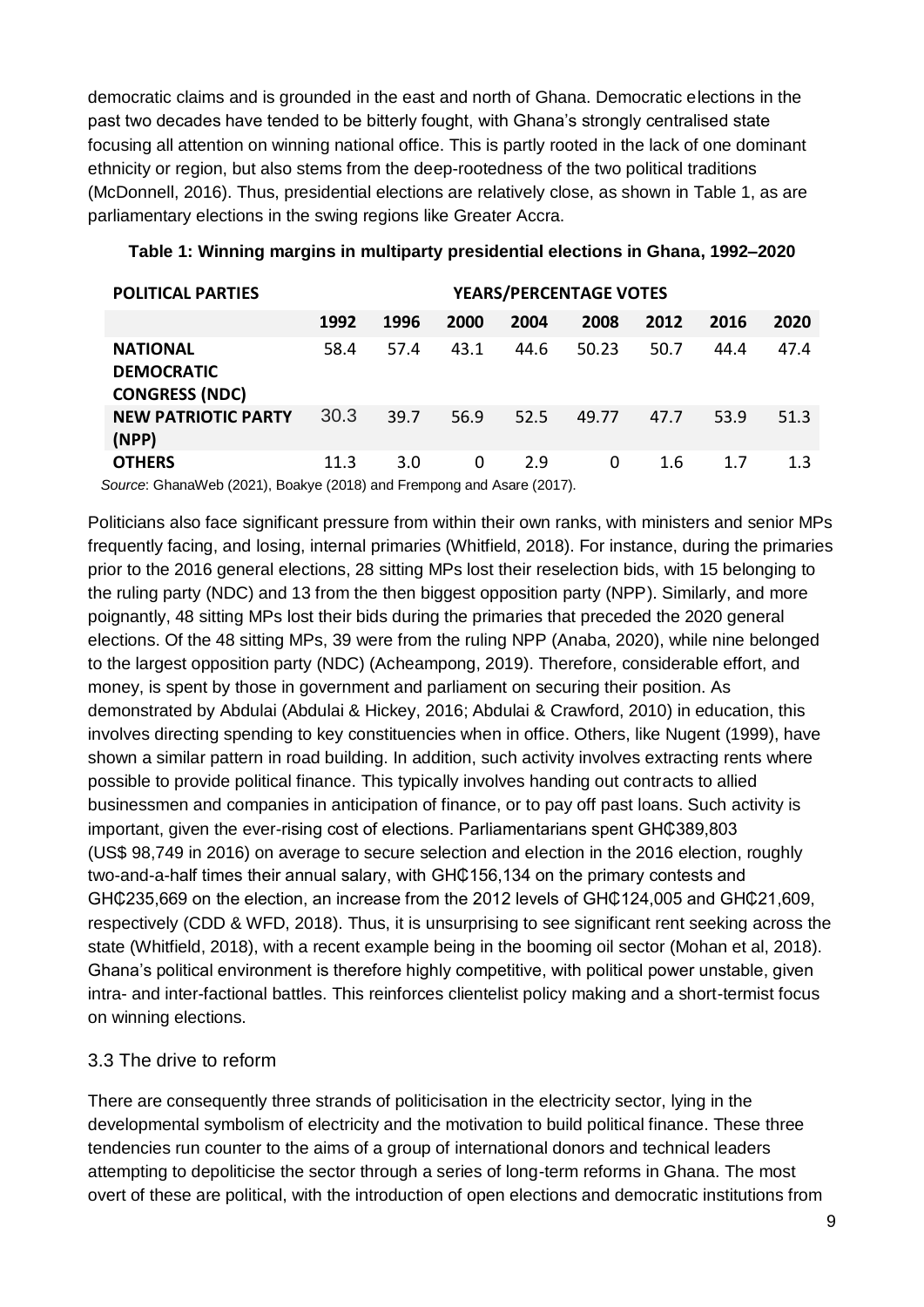1994. This coincided with energy-sector changes that have unbundled the sector and introduced supposedly independent regulation. The early independence period saw the establishment of the Volta River Authority (VRA) as the sole, state-owned utility for electricity generation and transmission. Distribution was then split between VRA in Ghana's north and ECG in the south. Early attempts to reform this state-owned monopoly included corporatisation of VRA's Northern Electricity Board and the benchmarking of all state-owned companies. Additionally, from 1983 to 1985, ECG started a performance–concession agreement with the Ireland Electricity Supply Board to improve the fiscal position of the utility, improving its operational procedures and decreasing losses and improving collection.

More substantive reforms came after the World Bank published its standard reform model in 1993 (World Bank, 1993). Ghana was a relatively early and keen adopter. In 1994, a more extensive concession agreement was signed between ECG and Electricité de France (EDF), based on a performance management agreement. That year was also the start of the Strategic Framework for Power Sector Development Policy that set out the ambition to open up Ghana's electricity system to the private sector. As a result of the Commission's work, 1997 saw the initiation of three important changes: IPPs were given a legal foundation and two regulatory agencies were formed. The Energy Commission was created as an arms-length regulator, licensing IPPs and advising government on electricity-sector policy (Wolf et al, 2007). Additionally, the Public Utilities Regulatory Commission (PURC) is supposed to be completely independent, approving PPAs between IPPs and potential off-takers and setting tariffs (Wolf et al, 2007). Further changes came later. In 2006, transmission and system-management functions were taken from VRA to form a new state-owned company, GRIDCo. Meanwhile, the VRA's `Northern Electricity Department' was spun into a full subsidiary, NEDCo, creating the schematic of different organisations depicted below. The next phase concerned efforts to partially privatise ECG, which started in 2014. Further plans to unbundle and even part-privatise VRA have accelerated under the current (2016–) NPP government; these would involve spinning out VRA's thermal generation plants into a new company that could be privatised. All these efforts at reform are designed, following the logic of the good governance agenda, to depoliticise the operation of Ghana's electricity sector, placing key decision making under the auspices of either the technocrats or market competition.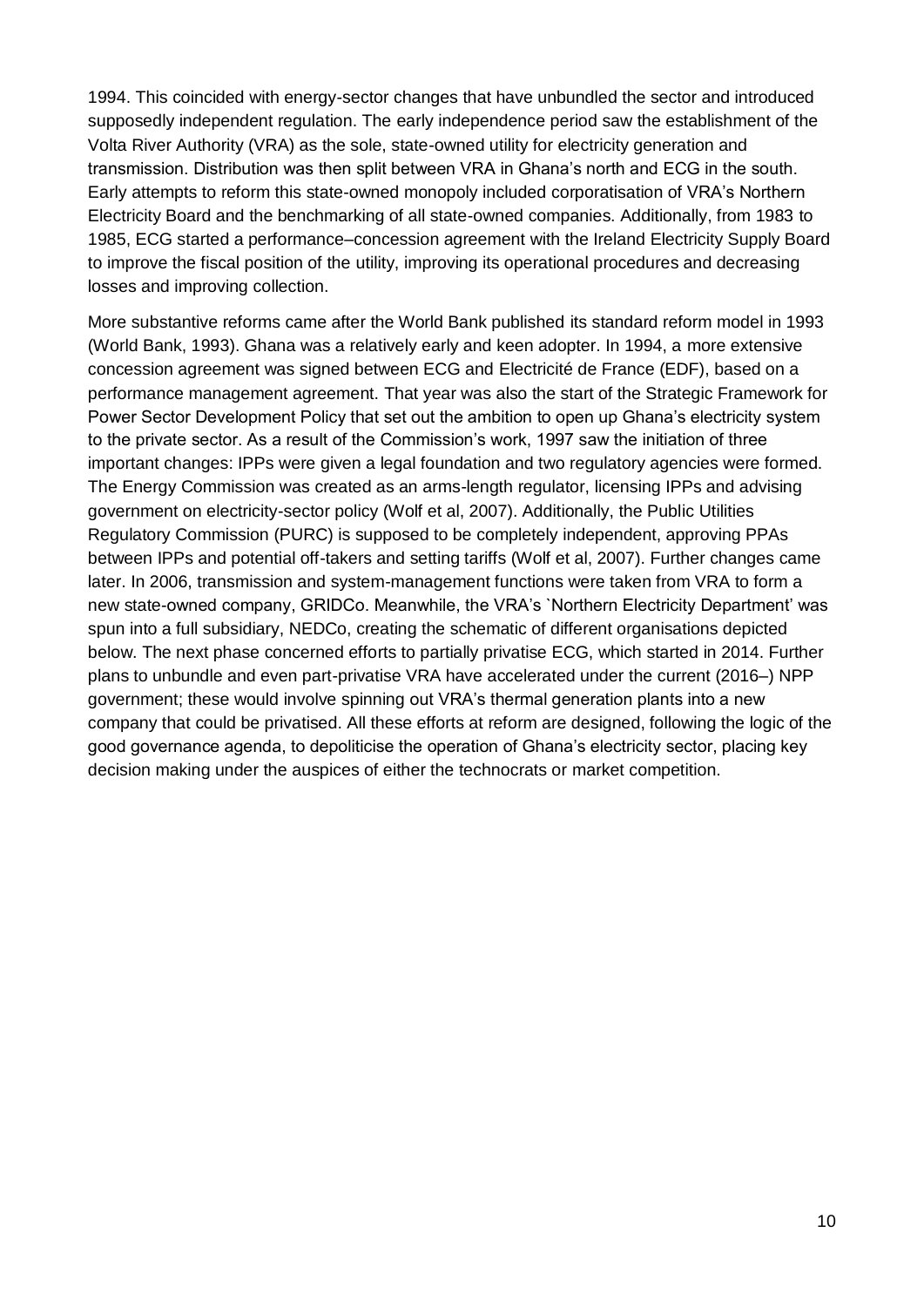

#### **Figure 1: Depicting the different functions and organisations in the electricity sector**

*Source:* Kumi (2017).

The steady but consistent drive towards these reforms indicates the presence of long-term thinking in Ghana. Arguably, this stems from donors. The World Bank is most prominent here, as in many other countries' energy sectors, using its position as a major financier to leverage policy reforms (Kapika & Eberhard, 2013; Gore et al, 2019). In Ghana, reforms were a condition of the financing of thermal plants needed to diversify power generation from drought-vulnerable hydropower. The Bank financed the 1999 Takoradi I (330MW), owned by VRA, and the joint-venture Takoradi International Power Company (220MW). Given the conditionality attached to these plants, most researchers conclude: "There is little doubt that the World Bank was instrumental in urging the government to seriously consider a program of reform" (Edjekumhene & Dubash, 2002; Eshun & Amoako-Tuffour, 2016; Edjekumhene et al, 2001). This is consistent with academic study of Ghana's relationship with donors more widely during the 1980s and 1990s. Whitfield and Fraser (2009), for example, have demonstrated the Ghanaian government's tendency to adopt donor policy conditions more than other countries in Africa, such as Ethiopia and Rwanda. Despite having a socialist, populist President in Rawlings, with an apparent desire to push through state-led economic transformation, from 1983 Ghana became the World Bank's star reformer, with a powerful group of Ghanaian technocrats working closely with the Bank, IMF and other donors to implement wide-ranging 'neoliberal' reforms involving liberalised trade, privatisation and monetarist government policy. Key to the success of such reforms was a group of technocrats who, according to Whitfield and Jones'(2009) analysis, held a strong shared belief that such measures were beneficial, but who also played a pre-eminent role in adapting such measures for Ghana, for example by delaying particular reforms or changing their implementation sequence. Such activity increased in the 1990s with the advent of democracy and the control over reforms transferring from technicians to party-politicians; in the 2000s, there was a particular tendency for the Ghanaian government to agree to demands but not to implement them (Whitfield, 2011, 2007, 2018; Whitfield & Jones, 2009).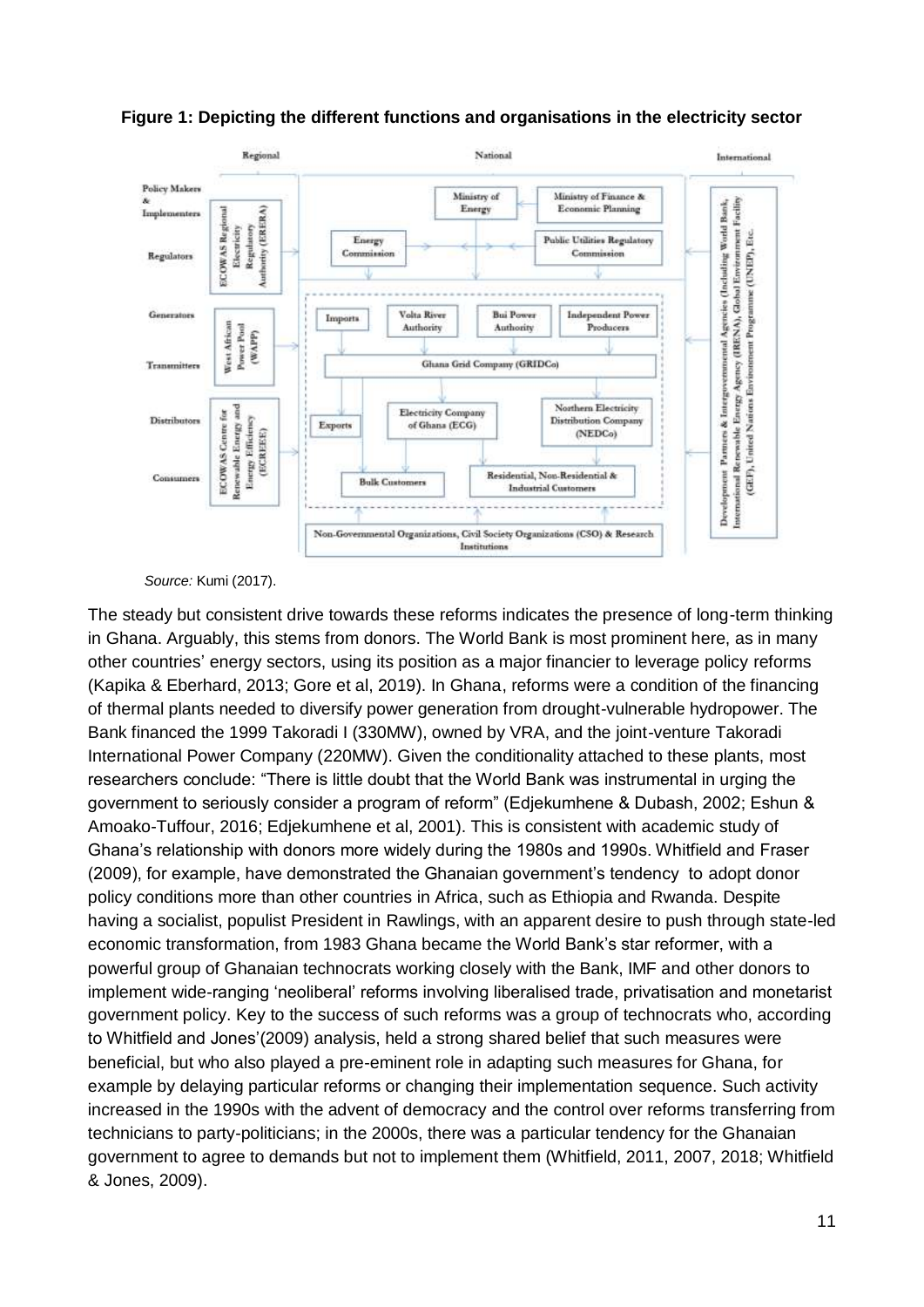Equally, it would be wrong to characterise electricity reforms as solely the preserve of external actors. Chiefly, this is because there is significant evidence that a cadre of Ghanaian technocrats took up the mantel of reform and drove the pace and detail of the policies (Edjekumhene et al, 2001; Kapika & Eberhard, 2013; Edjekumhene & Dubash, 2002). For example, in 1994, the government vetoed the World Bank's suggested international consultant for the Power Sector Reform Committee and VRA rejected the idea that Ghana should blindly adopt another country's model (Edjekumhene et al, 2001). Instead, a Ghanaian committee led the process, examining multiple global case studies and appointing a Chilean firm to generate recommendations. Moreover, the committee rejected the World Bank's formula for selecting tariff prices, which would have led to relatively high tariffs (Edjekumhene & Dubash, 2002). Ghanaian leadership can also be seen in the 2000s, with the timing of the creation of GRIDCo and NEDCo, a decision stemming from a new minister of energy, himself with a technical background in VRA, and other sectoral leaders. Key sectoral leaders believed, along the lines of the standard reform model, that creating GRIDCo was necessary to avoid VRA owning transmission lines while also competing with private generation companies (Kapika & Eberhard, 2013);<sup>4</sup> the new institution was necessary to "referee" the sector.<sup>5</sup> Senior officials therefore concluded that there is a well established group of technocrats across the ministry, regulators, think- tanks and key utility companies who believe in pursuing a version of the standard reform model.<sup>6</sup>

Overall, this suggests that external pressure through development finance given by the Washington Institutions and donors has combined with the aims of a group of Ghanaian officials over the past three decades to produce long-term policy goals of depoliticising the sector through formal legally based regulation, unbundling, corporatisation and privatisation. These goals are premised on the idea that formal market mechanisms of consumer choice and corporate competition can be introduced as the primary structures of accountability. The following sections examines the way claims to electricity as citizenship right combine with electioneering and rentseeking incentives to define Ghana's pattern of distribution. We first examine electrification, then tariffs and infrastructure ownership.

## **4 Who benefits from electricity distribution? Election strategies and citizenship claims**

Electrification has been used in Ghana as a power to make clientelist deals. Along with other public goods like roads, education and health, electricity is used as a tool to win over voters. After Nkrumah's Volta scheme, 15% of the country had electricity access (Cuesta-Fernández, 2018), although this was mostly urban. President Rawlings began the major advancement in 1989 with the National Electrification Scheme, which aimed for universal access by 2020 (Cuesta-Fernández, 2018; Kemausuor & Ackom, 2017). First, the grid would be extended to district capitals, before fanning out to towns, and villages with over 500 households. Alongside this state-defined effort, the Self-Help Electrification Programme (SHEP) pledged that the government would connect communities that provided poles to the nearest grid point and which had already wired 30% of households (Kemausuor & Ackom, 2017; Cuesta-Fernández, 2018). The government and its state agencies invested heavily in both schemes with significant donor support. The policies were

<sup>-</sup>4 Interview, former senior GRIDCo official. Echoed by: Kapika and Eberhard 2013

<sup>5</sup> Interview, Senior Planner 1, Energy Commission, 2019.

<sup>&</sup>lt;sup>6</sup> Interviews, Senior Planner 1, Energy Commission; former senior GRIDCo official; former minister of energy, 2019.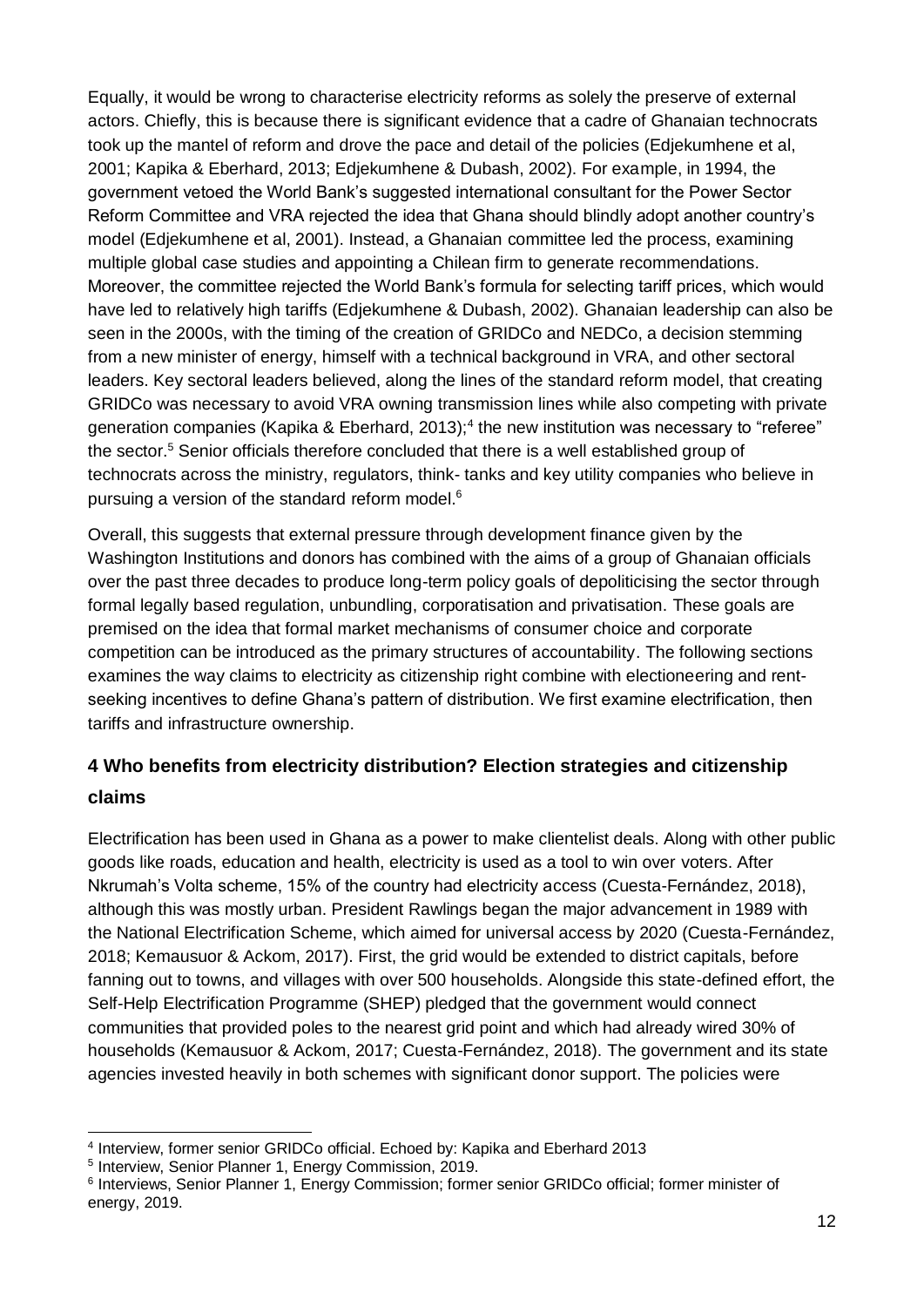replaced by the sequential Ghana Energy Access and Development Project (GEDAP) from 2007 and, in the 2010s, Sustainable Energy for All (SE4ALL).

The political prioritisation of electrification is demonstrated by the Ministry of Energy's direct operational handling of electrification, in contrast to operational planning and management in other electricity-sector functions. The "ministry is the driving force" behind electrification, $<sup>7</sup>$  not least so it</sup> can exert a significant influence on where it takes place. There are two interwoven aims here. One relates to state building in Ghana's sparsely populated, arid north. Cuesta-Fernandez (2018), for example, examines the leap in this region's coverage from 0% in 1990, $8$  to 67% in 2015. The region's low customer base, stemming from its low population density (just an eighth of all customers over a greater area), helps explain why its distribution has been kept under VRA: the utility's profits from generation have been used to subsidise grid expansion and operation in the north (Cuesta-Fernández, 2018; Kemausuor & Ackom, 2017). The main, overriding, aim for electrification in the north and south was to win votes. A number of academics have studied this (eg Sackeyfio, 2018; Nugent, 1999; Cuesta-Fernández, 2018), including Briggs (2012, 2021), whose modelling of electrification demonstrates significant variations in electrification under each party, aimed at increasing turnout. For instance, the NDC prioritised its core voting area, then targeted swing regions (Cuesta-Fernández, 2018; Briggs, 2012, 2021), thereby using electricity as a tool to secure or increase votes.

However, analyses like Briggs's simply assume these outcomes are centrally controlled and directed towards winning the Presidency. Our evidence, in contrast, demonstrates a deeper connection of electrification to the unstable manifestation of power in Ghana that specifically involves clientelist deals, where electricity is exchanged for political support. <sup>9</sup> Under the Self-Help Electrification Programme (SHEP), the Ministry of Energy (MoE) connected communities which, essentially, were able to raise enough money,<sup>10</sup> enabling MPs to promise electricity to villages if they had enough resources. SHEP required villages to reach a certain amount of prior connected houses and the provision of poles for electricity cables. Once these criteria were met, the Ministry of Energy was supposed to connect villages to the national grid, but MPs actively lobbied to ensure their prioritisation in the ministry's schedule of work. They also secured contracts from the ministry to implement the SHEP scheme. Thus, political competition in Ghana, the very real threat of being ousted by those within and outside your political coalition, drove politicians and governments to rapidly extend electricity across the country. Electrification therefore proceeded according to partypolitical logics to maximise the electoral effect, something favouring extension of the national grid and tying electricity to the state, as opposed to linking it to private companies or regional governmental organisations. For instance, in 2012, the NDC government, capitalising on relatively low coverage in three northern regions, extended and improved electricity supply to key constituencies as part of a deal to continue and increase its voting support sector in the 2016 elections.<sup>11</sup> By the end of its term in 2016, the NDC had increased coverage in the three northern regions to 65%, with the subsequent NPP government facing accusations of adding little more since 2017.<sup>12</sup> Clientelist practices focused on winning or keeping power are therefore a key driver

<sup>&</sup>lt;sup>7</sup> Interviews, senior and junior officials, Renewables, Ministry of Energy, 2019.

<sup>&</sup>lt;sup>8</sup> With only isolated generators in the main towns.

<sup>9</sup> Interview, senior official, PURC, 2021.

<sup>&</sup>lt;sup>10</sup> The criteria required poles for cables and a level of prior electrification.

<sup>&</sup>lt;sup>11</sup> Former senior official, Ministry of Energy, 2020.

 $12$  Ibid.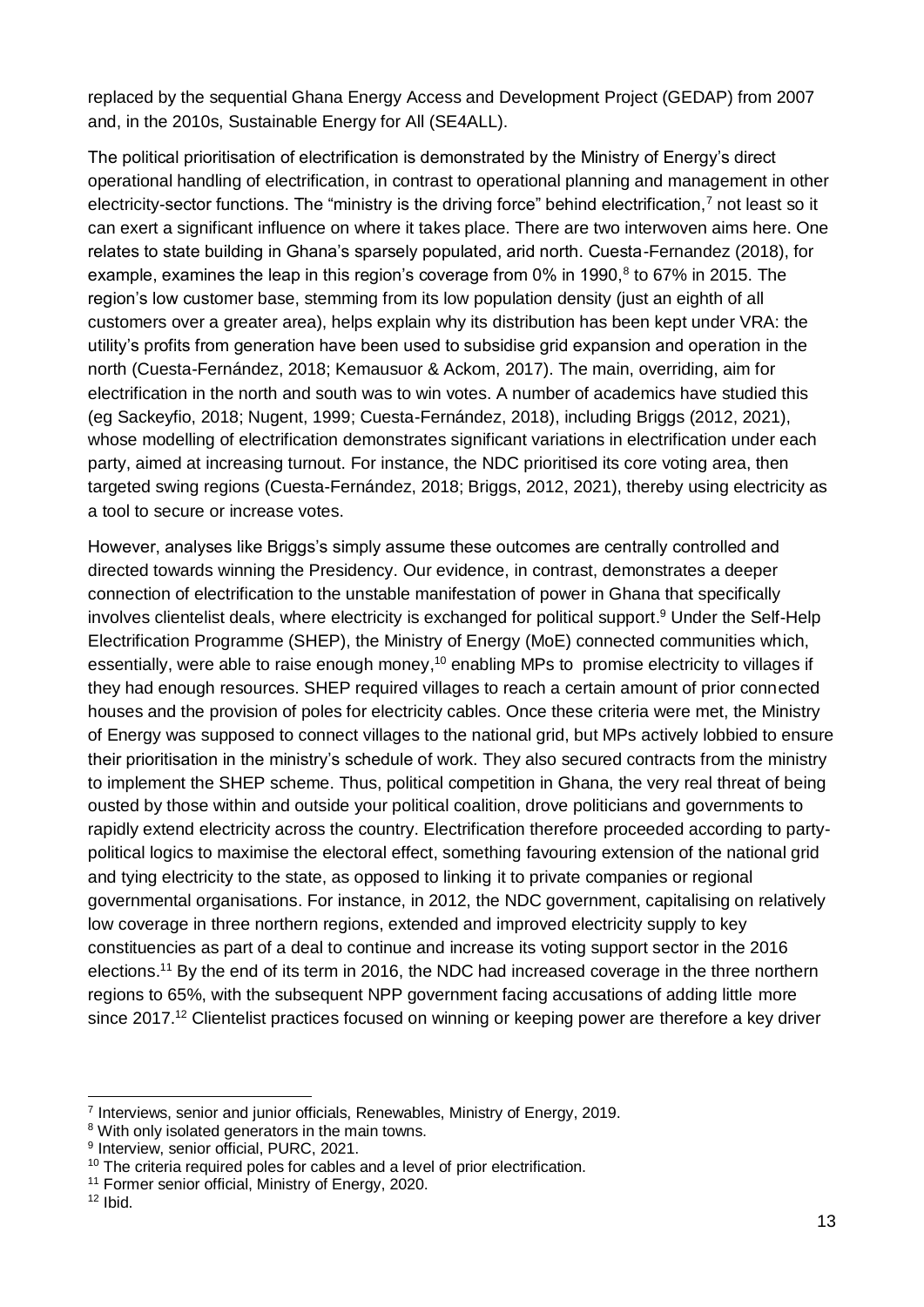in Ghana's rise to the position of second most electrified country in Africa, after South Africa, and excluding the small, densely-populated islands of Mauritius, Seychelles and Reunion.<sup>13</sup>

Ghana's electrification drive therefore suggests that the predominant mode of accountability in the country ran through MPs. The exchange can be surmised in popular slogans such as 'No electricity, no vote!' seen before and during every cycle of general elections.<sup>14</sup> However, the anger and expectation expressed by these popular claims portrays another important element of electricity politics in Ghana. The politicisation of the technology, as well as its increasingly wide spread, have served to entrench notions that electricity was a key pillar of development and a linear generator of progress. This was cultivated, for example, through President Rawlings' rhetoric pledging electricity for all and to increase access to electricity. MacLean et al (2016) assert that, by the late 2010s, this had instilled the widespread societal idea that electricity access was a nonnegotiable people's right, a primary duty of government. As one donor official explained, the "symbolism of electricity [in Ghana means] it's not just lighting for lighting's sake"<sup>15</sup>. This was particularly proven during the power shortage crisis of 2012–16, known as Dumsor. Destrée's (2019) detailed anthropology of this time demonstrates that this power shortage led to socially and geographically widespread protests, with the grievance expressed through calls for people's citizenship rights and claims that electricity supply was a fundamental duty of government.

A combination of history and the use of electricity as a vote-winner has consequently entrenched deep societal claims to the technology. Accountability in Ghana's electricity sector is therefore underpinned by broader societal claims, made through public media and protest, as well as through deals with politicians who can exert power on the utilities and bureaucracy, given the informal parallel structure of political power in Ghana. Although occurring outside the more formal model envisioned by the good governance agenda, these democratic pressure to maintain or win ruling power and please established public norms have clashed with attempts to install an alternative mode of accountability based on the good governance framework, either through the introduction of independent, legally governed regulation or the introduction of private, marketcapitalist relations. We now examine this clash between electricity as commodity versus electricity as political object and citizenship right, and the influence it has on policy making around tariff pricing.

### **5 Who benefits From Ghana's tariffs? The resistance against electricity as commodity**

A longstanding contentious issue concerns electricity tariffs. The issue has concerned the gap between system costs and the income generated by tariffs. There is consequently much discussion over how high the tariffs should be set. As cited above, higher tariffs have long been a target of international reformers, who have been joined by domestic actors, typically from the state utilities VRA and ECG and the Ministry of Finance (Keener & Banerjee, 2006). In line with the standard reform model, they have argued for formal separation of tariff making from government and an independent, transparent process of tariff setting that generates sufficient revenue to cover the system's cost. This pressure started in the first reform planning of the 1990s, as the World Bank pushed for a formula generating a higher tariff, which was supposed to be set by a new, formally independent, legally mandated regulator. The latter was established, and in its first year (1998)

<sup>-</sup><sup>13</sup> As their geography makes them easier to electrify.

<sup>14</sup> Former senior official, Ministry of Energy, 2020.

<sup>15</sup> Interview, Senior donor official, Accra, 2019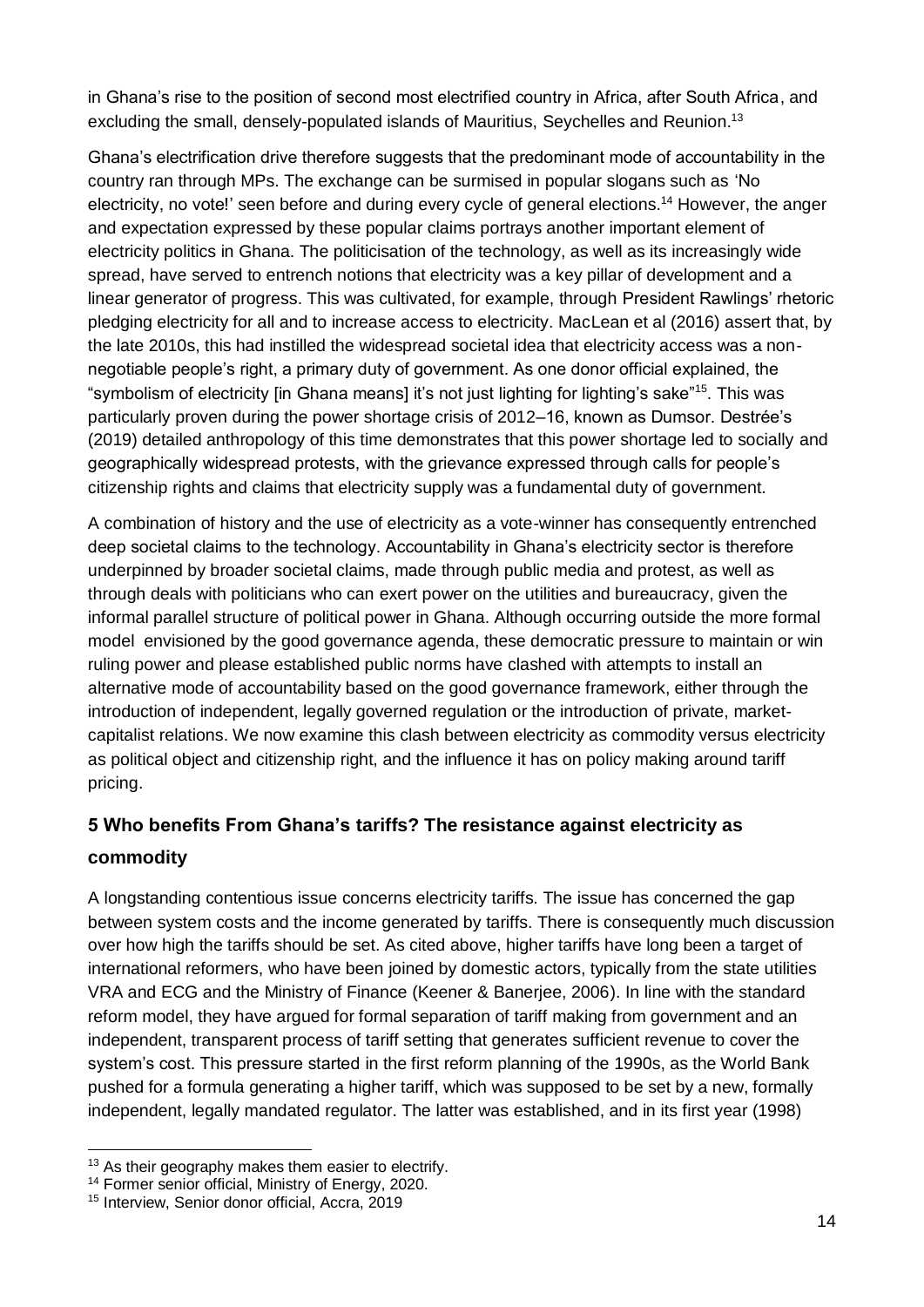introduced a 300% tariff increase, although this increase was later abandoned by the President (Edjekhumene & Dubash, 2002). By the early 2000s, tariffs therefore reflected 95% of system costs (Edjekhumene & Dubash, 2002) and the country has undergone periods of automatic, independently set tariff adjustments. Such adjustments occurred between 2003–06 and 2010–13, while subsequent increases have also been made, lifting the average tariff from \$0.13 per kWh in 2013 (World Bank data cited by Rupp, 2013) to around \$0.18 in 2019.

However, from the early years of reform, tariff setting has not achieved the stated goal of having technicians independently set rates. Given the clientelist, informal nature of political power in Ghana, and its concentration within central government, Ghanaian politicians are able to continually resist legal formal regulation by the PURC, maintaining *de facto* power to set tariff policy. Given the unpopularity of automatic rises, adherence to this technical solution has not lasted long.<sup>16</sup> Moreover, the Presidency typically directly intervenes in the tariff-setting process, through the imposition of subsidies with Parliament's approval (although these aren't consistently paid by the state).<sup>17</sup> For instance, after campaigning on the issue in 2015, the NPP President decreased tariffs in 2018 by 17.5%.<sup>18</sup> Revealingly, the PURC "was prevailed on to reduce the tariffs because, before the reduction, the Minister of Finance had earlier on gone to Parliament house to announce the reduction and even gave some figures that the electricity reduction was going to go by. That actually influenced the PURC's line of action ... because the PURC is a government set-up and its owner has gone to Parliament to tell the whole world that it is reducing tariffs by a certain margin; if you act to the contrary you will be the one to be hanged".<sup>19</sup> Thus, officials asserted that PURC directly reports to the President or that "PURC will swear they are the most independent organisation in Ghana" but in reality, they bend to the will of the President.<sup>20</sup> The setting of tariffs is thus obscured, a "black box",<sup>21</sup> with different tariffs for hospitals, schools and other subsidised entities announced in government budgets, all of which create loopholes through which to fix the price while maintaining the image of formal regulation.<sup>22</sup>

Underpinning these actions are intertwined strategic rationales that cultivate, and respond to, societally embedded principles of electricity as a right, not a commodity. As a consequence of the historic significance of electricity, there is a strongly embedded principle that it should be available to all, even those unable to pay. Beyond widespread sentiment, key societal groups lobby for these principles, such as the Trades Union Congress, the Association of Ghana Industries and the Civil Service Association (Keener & Banerjee, 2006). During the tariff-setting process, other groups are also involved, including government ministers and civil servants, MPs and civil society groups, again all calling for low tariffs.<sup>23</sup> Demonstrating this notion of electricity as a right, and not a commodity, one survey during the 2012–16 power crisis found that a majority of the public were against tariff increases, even if these could fix the system's problems. Given the way Ghana's competitive electoral nature renders such strongly held sentiments hard to ignore, going against the majority of the public contains clear electoral jeopardy and potentially hands an advantage to

<sup>16</sup> Unverified statement from a former minister of energy.

<sup>&</sup>lt;sup>17</sup> Interview, senior official, PURC, 2021.

<sup>18</sup> Interview, senior official, MiDA; [http://www.mop.gov.gh/index.php/2018/04/05/akufo-addo-commends-purc](http://www.mop.gov.gh/index.php/2018/04/05/akufo-addo-commends-purc-for-electricity-tariff-reduction/)[for-electricity-tariff-reduction/.](http://www.mop.gov.gh/index.php/2018/04/05/akufo-addo-commends-purc-for-electricity-tariff-reduction/) Accessed: 10 November 2021.

<sup>&</sup>lt;sup>19</sup> Interview, senior official, PURC, 2021.

<sup>&</sup>lt;sup>20</sup> Interviews, Senior Planners 1 and 2 and Planning Team, Energy Commission, 2019.

<sup>21</sup> Interview, Senior Planner 1, ECG, 2019.

<sup>22</sup> Interview, Senior Planner 1, Energy Commission, 2019.

<sup>&</sup>lt;sup>23</sup> Interview, senior official, PURC, 2021.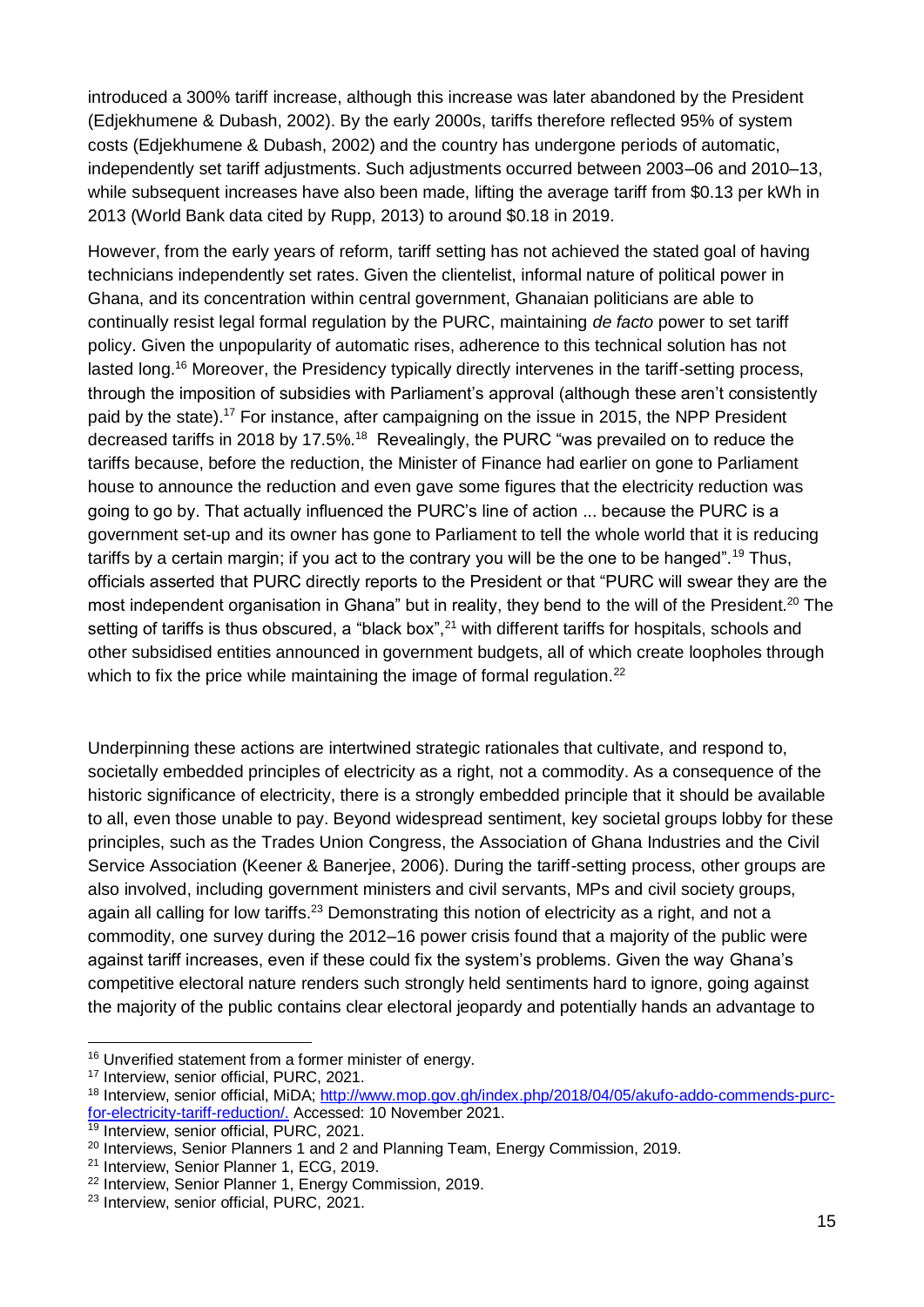internal and external party opposition. Thus, Ghana is one of the rare countries that uses industrial tariffs to subsidise residents, something that harms its international business competitiveness. For example, Ethiopia and Tanzania subsidise industry in order to attract inward investment. Typically, industries report that they require between 3 and 8 cents per kWh to remain competitive,  $24$  yet Ghana's 2019–20 tariffs for industry ranged from \$US12.95 cents per KwH for consumer category 0–300 KwH to \$US21.75 cents per KwH for consumer category 600+ KwH,<sup>25</sup> on top of an additional monthly service charge of \$201.74.<sup>26</sup> An additional bias towards residences is demonstrated by the way industrial plants are the first to shut down. For instance, Ghana's aluminium plant VALCO was ordered to close or run below full capacity during the power crises of 1984–85, 1998 and 2012–14.

This illustrates the presence of long accountability mechanisms such as those conceptualised by the good governance model, where public pressure influences the provision of public goods, ensuring access and affordability. This results in strong resistance to claims of electricity as a commodity. Thus, the standard reform model contains insufficient accountability mechanisms, whether through claims to citizenship rights and the rejection of electricity as a commodity, or broad-based electioneering strategies. Collectively, these routinely overrule the technicians involved in tariff setting, despite their formal independence. Under such mechanisms, the competitive nature of politics prevents tariff setting at a level that covers the cost of the electricity grid. These mechanisms also resist international pressure from donors, despite their significant aid spending. Moreover, such mechanisms have worked to protect residents from paying for electricity. The SHEP created an opening to avoid paying for electricity as such grid extensions took time to integrate into ECG's billing management and MPs actively lobbied to prevent or reduce these debts being collected. Here, then, competitive democratic pressures act as a barrier to long-term fiscal agendas of creating a financially sustainable electricity system. This harms the state-owned utilities' fiscal health, something that creates a poorly maintained system, thereby reducing the reliability of power supply and increasing technical energy losses. As one of the authors has demonstrated elsewhere (Dye, 2020) in the case of the 2012–14 power crisis, these financial gaps ultimately contribute to shortfalls in generation given the way VRA and ECG are then unable to afford power plants' fuel. Thus, electioneering political strategies that provide broad-based benefits across society, which are incentivised given Ghana's highly competitive selection and elections, combine with accountability mechanisms rooted in increasingly entrenched citizenship claims to block attempts to transform electricity into a commodity, governed outside informal politics.

#### **6 Who benefits from electricity generation? The importance of rent seeking for**

#### **political finance**

-

Short-term, election-focused politics have also had a profound impact on the makeup of Ghana's power generation. From the 1990s, the government was supposed to contract private firms to construct new power plants, rendering electricity a commodity, with market logics enabling lower prices and higher-quality service. However, the institutions and regulations formally mandating this were trumped by a fear of upsetting key interest groups and the incentive to generate finance to maintain and win political support. Thus, the government turned from a planned construction of renewables towards the rapid building of gas power plants, given the latter's greater potential

<sup>25</sup> Energy Commission of Ghana, 2020.

 $24$  A more extreme example is the insistence that the aluminium smelter VALCO, cannot run above \$0.03 per kWh. Interview, Senior Planners 1 and 2 and Planning Team, Energy Commission, 2019.

<sup>&</sup>lt;sup>26</sup> At exchange prices on 11 June 2021.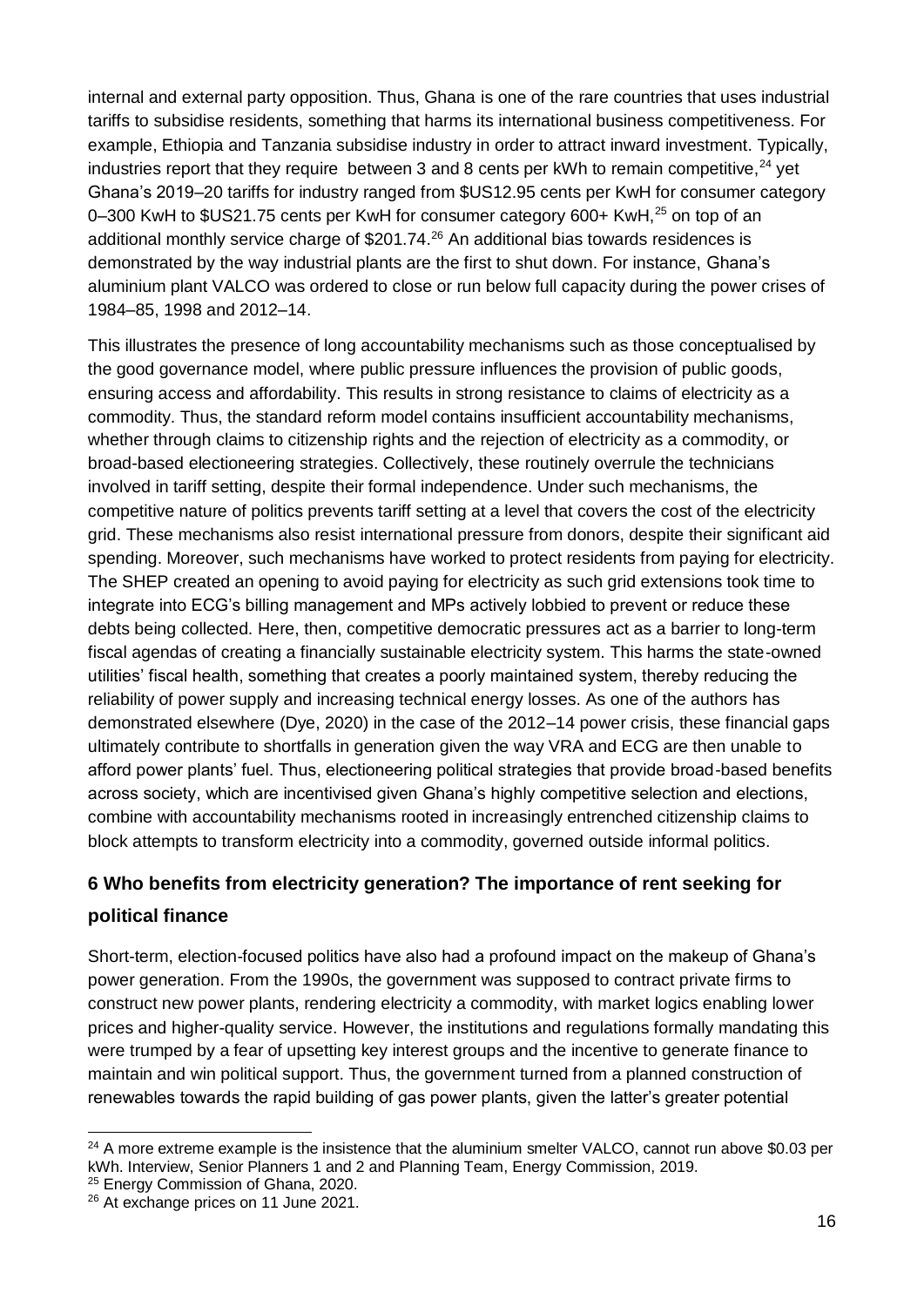profits. Historically, Ghana's primary source of electricity has been hydropower. However, with the construction of Bui Dam by 2012, the last major dam site in the country was tapped. The remaining hydropower sites are smaller projects originally identified in 1960s surveys. Ghana's Strategic National Energy Plan (SNEP) and the National Energy Act of 2010 outlined a series of plants to be developed, including the Juale Dam on the Oti River (90MW), the Pwalugu Dam (47MW) and a group in the Micro-Hydro Western Rivers Scheme (625MW). Efforts were made to implement these plans: after extensive rounds of planning, Pwalugu Dam is now under construction. In 2009 Ghana also engaged the Brazilian firm Andrea Gutierrez in the construction of Juale Dam, including securing a loan from that country's development bank, BNDES.<sup>27</sup> Ghana also entered into negotiations with neighbouring Togo over the project, as the reservoir would extend into its territory. In addition, studies were made of the micro-hydro sites:<sup>28</sup> these found only seven remaining because of open-cast mining.<sup>29</sup>

However, bar Pwalugu, these initiatives stalled. The BNDES funding for Juale was diverted to a road scheme under NDC President Mahama, something long promised for the NDC's heartland Volta region. Alongside this electoral motivation, technicians reported linguistic and cultural difficulties in negotiating with neighbouring francophone Togo,<sup>30</sup> which acted as another barrier. Other potential micro-hydro sites are heavily contaminated by mining. The remaining Western micro-hydros are also stalled, but for political, rather than technical reasons. The government is crucially concerned with the displacement of key influential groups like cocoa farmers. Given cocoa's position as one of the country's economic pillars, cocoa farmers have long held an important position in Ghana, influencing the first coup against Nkrumah for example (Whitfield, 2018; Konadu & Campbell, 2016). Given the state's dependence on revenues from industry, through the Cocoa Board, and the revenues generated by the sector for both political parties' financial backers, negatively impacting this group for a small volume of electricity does not appear tenable. Thus, political calculations, whether about minimising popular opposition, or about the value of diverting funds to more vote-winning projects, have exerted a strong influence on the lack of renewable generation. Again, this demonstrates the importance of Ghana's competitive political environment and the incompatibility of the formal separation and depoliticisation of the public status of electricity in the country.

In the renewables sector, these same rationales were equally important, helping to explain solar and wind's slow progress. Officially, the government appeared to support diversification to solar and wind: initiatives were being discussed from 1989,<sup>31</sup> and an Energy Foundation started in 1997 to promote renewables and energy efficiency (Kapika & Eberhard, 2013; Edjekhumene & Dubash, 2002). In 2007, the World Bank again advocated these technologies (World Bank, 2007) and KfW (Kreditanstalt für Wiederaufbau) supported VRA to develop the first utility-scale wind and solar plants.<sup>32</sup> In 2010, the plan was for 8MW of solar and 15MW of wind, the latter being cheaper. However, with costs decreasing, these ambitions grew, first to 12MW and now to 75MW of wind and 200MW of solar, potentially including floating solar linked to Akosombo's generators.<sup>33</sup>

<sup>-</sup><sup>27</sup> 'Brazil and Ghana to build 90-MW project in West Africa'. *Hydro Review*, 13 October 2009 [Available at [https://www.hydroreview.com/2009/10/13/brazil-and-ghana-to/\]](https://www.hydroreview.com/2009/10/13/brazil-and-ghana-to/). Interviews, former ambassador, Brazilian government; Senior Planners 1 and 2, Energy Commission, 2019.

<sup>&</sup>lt;sup>28</sup> Interviews, senior official, Renewables, Ministry of Energy, 2019.

 $29$  Ibid.

<sup>30</sup> Ibid.

<sup>31</sup> Ibid.

<sup>32</sup> Interview, Senior Manager 2, VRA, 2019.

<sup>&</sup>lt;sup>33</sup> Ibid. This was a recognition of the significant drop in the price of solar panels.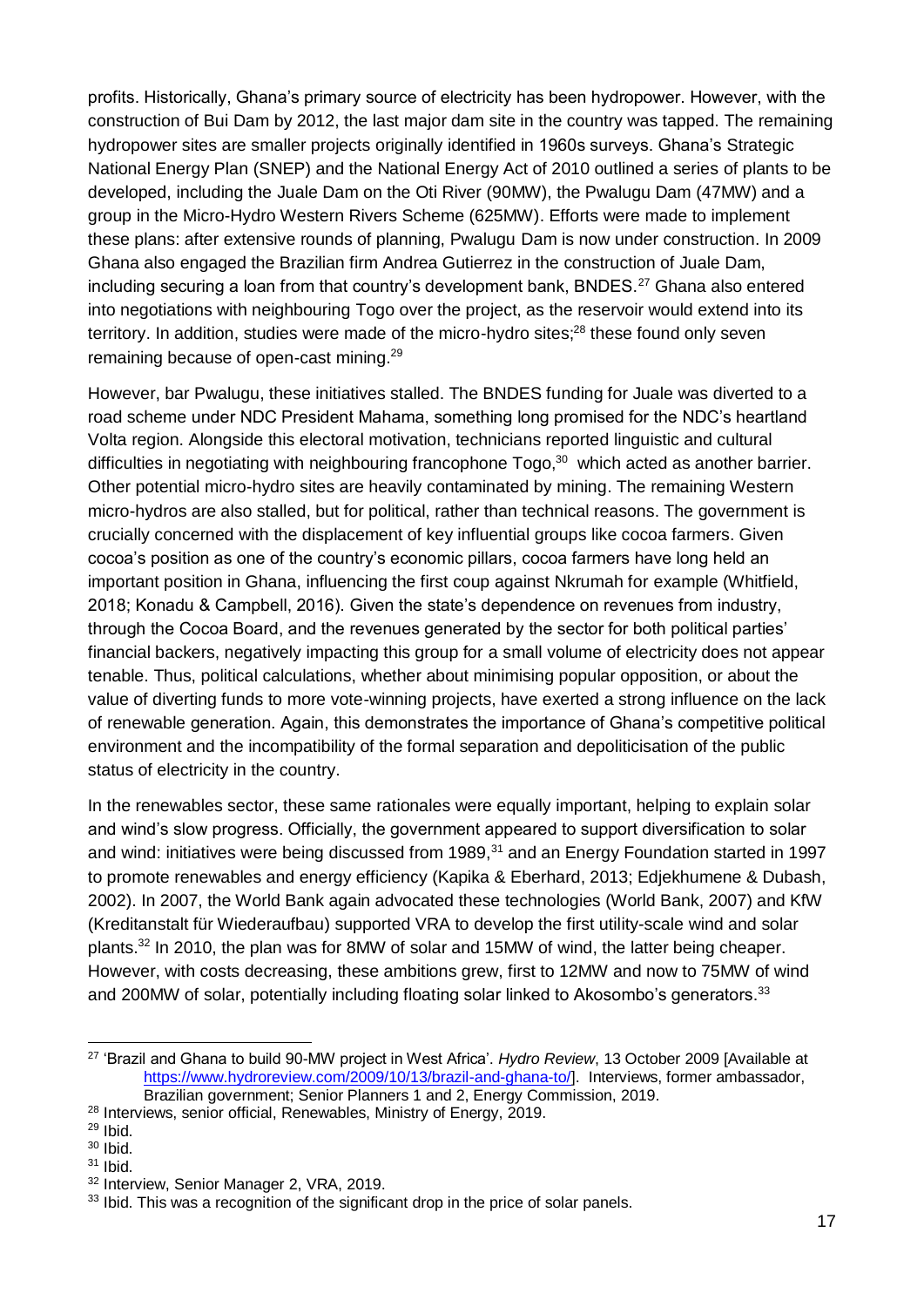However, progress on renewables has been limited. VRA did progress with a solar plant of 2.5MW and advanced planning for further solar and wind. Meanwhile, Bui Power Authority is building a 200MW plant to connect to its hydropower generators, again initiating this essentially independently of the Ministry of Energy.<sup>34</sup> Besides these state utilities, one private-sector deal for national solar power was signed by the government in 2016, the 20MW BXC Solar. The state's interest is far more demonstrable in the role of renewables for extending electrification. Solar powered mini-grids are planned to reach the last 15% of Ghanaians without electricity. <sup>35</sup> Primarily these communities are in highly remote areas where extending the grid makes little financial sense, for example around Lake Volta's shoreline, or on island communities such as Agbetumi, Mim Kyemfere, Soho Bame and Tokor (Bawakyillenuo, 2020).

This minimal progress stands in sharp contrast to the rapid expansion of private-sector gas power projects between 2012 and 2016, listed in Table 2. Figure 3 shows the boom in power plants, particularly gas-powered IPPs in 2014, particularly in response to the country's ongoing power shortage (Dye, 2020). However, since the industry standard for such deals involves a guaranteed payment to the private company through so-called take-or-pay contracts (payment for 90% of the capacity they make available), this boom in plants also represented a method of gaining rents. Typically, this would occur through payments made to businessmen associated with politicians, or such contacts' inclusion in a power-plant's consortium. Dye (2020) has demonstrated the way the official, formal process of increasing electricity generation, which had been in place for at least a decade and primarily involved technicians from the state utilities, Energy Ministry and Energy Commission, was suspended.

| Name of power plant               | <b>Generation</b><br>capacity | Year<br>οf   |
|-----------------------------------|-------------------------------|--------------|
|                                   | (MW)                          | commencement |
| <b>CENIT Energy Ltd (CEL)</b>     | 110                           | 2013         |
| Thermal Power<br>Plant  <br>Kpone | 220                           | 2015         |
| (KTPP)                            |                               |              |
| KarpowerShip 1                    | 247                           | 2015         |
| Ameri                             | 250                           | 2016         |
| Sunon-Asogli Power Plant (SAPP)   | 360                           | 2016         |
| 2                                 |                               |              |
| Trojan 2A                         | 16.3                          | 2016         |
| Trojan 2B                         | 16.3                          | 2016         |
| Genser                            | 96.08                         | 2016         |
| Total                             | 1315.68                       |              |

#### **Table 2: Private-sector gas IPPs in Ghana, 2012–16**

*Source*: Ghana Energy Commission (2019).

<sup>34</sup> Interviews, senior official, Bui Power Authority, 2019.

<sup>&</sup>lt;sup>35</sup> Interviews, senior and junior officials, Renewables, Ministry of Energy; Senior Planners 1 and 2 and Planning Team, Energy Commission, 2019. See also Republic of Ghana et al (2018).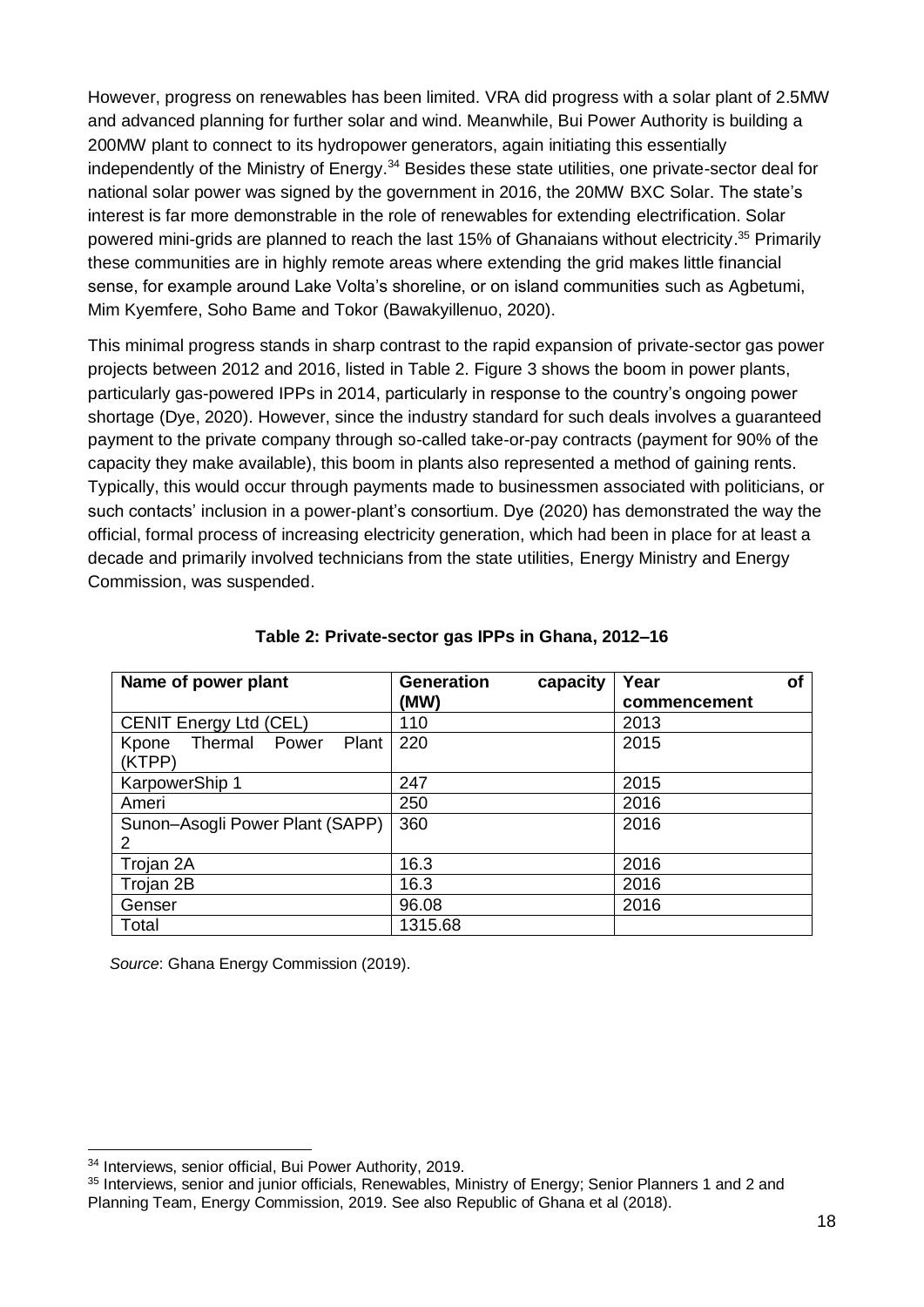

**Figure 3: Demonstrating the diversification and increase in electricity generation**

Off the record, officials with knowledge described how the boom in IPPs was in-part motivated to extract wealth: $36$  the ruling party was "leveraging the crisis to sign everything and anything",  $37$  with civil servants reportedly told "to do it like this" even if they knew it was not legal.<sup>38</sup> Thus, rather than following the formally mandated standard reform model that would involve commercial negotiations between the utilities and prospective private firms, the ministry took the lead in negotiations, instructing the off-taker, ECG, to sign contracts: deals were "not officially approved but on the system anyway"; $39$  we were "told by management to accept the contracts".  $40$  There are also subsequent allegations of rent seeking from the group of contracted gas plants, as demonstrated by the Ameri plant and PDS scandal discussed in the introduction. There is therefore significant evidence of informal decision-making power and absence of the rule of law in Ghana, which enables rent seeking and the usurping of formal rules. In turn this is driven by the competitiveness of elections and the consequent expense of seeking and maintaining political office. Here, electricity was politicised in a different way, not according to public demand but rather in response to strategies to build sufficient political finance to ensure maintenance of political power. These consequences have also been problematic for the sector's long-term fiscal health: oversupply is created, with installed capacity roughly double on-grid demand, meaning that the take-or-pay

contracts have to be fulfilled, but without consumers able to pay for the electricity. Again, this illustrates mechanisms of accountability running through citizenship claims and informal political power structures.

<sup>&</sup>lt;sup>36</sup> Interviews, donor officials from Germany, Japan, the US, and the World Bank, and with a senior official, ECG, 2019.

<sup>&</sup>lt;sup>37</sup> Interviews, academic researchers, 2019.

<sup>38</sup> Interview, senior official, MCC, 2019.

<sup>39</sup> Interview, Senior Planner 2, Energy Commission, 2019.

<sup>40</sup> Interview, Planning Team, Energy Commission, 2019.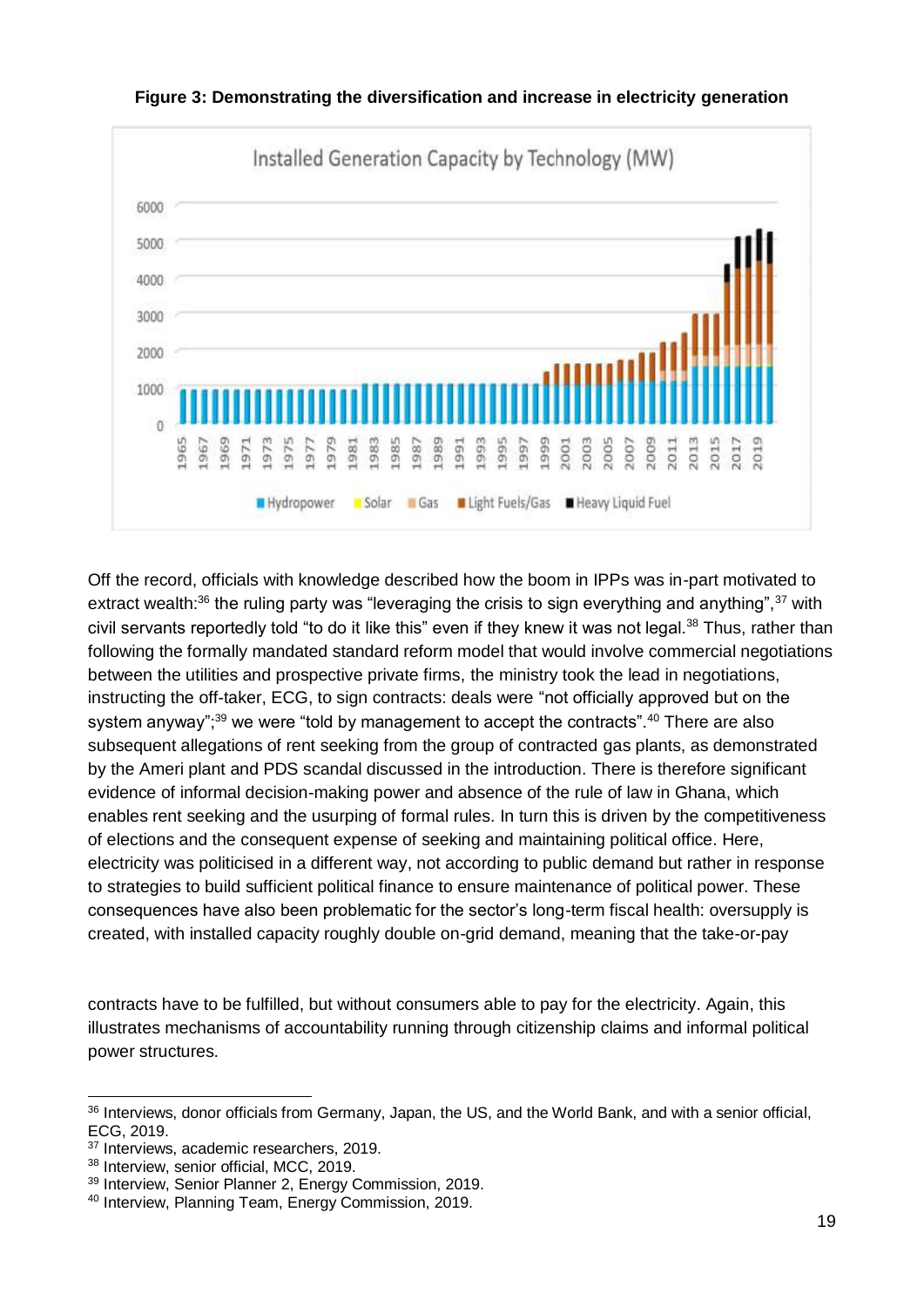#### **7 The battle over who owns distribution**

A further example of the politicisation of electricity in Ghana and the rejection of the standard reform model's commodification of electricity, and of its effects on the distribution of public services, is a deal to privatise the management of Ghana's main electricity-distribution company. As mentioned at the paper's outset, this involved PDS taking a management contract to run ECG, with the deal orchestrated by the US government's Millennium Challenge Corporation (MCC). The logic was that it could increase transparency (presuming that to be a benefit in itself); incentivise bill collection; boost political independence; and maximise operational efficiency. There is evidence of such schemes working elsewhere, for instance in Uganda, where the privatised utility has some of the best performance statistics in Africa (Gore, 2017; Gore et al, 2019). The concession plan had widespread support among officials in the ECG and VRA and key donors such as the World Bank and the MCC and USAID. Despite this, the NDC was an "unwilling beneficiary" whom the MCC had "a struggle" to convince.<sup>41</sup> Ultimately, however, it was "hard to say no to half a billion" dollars the MCC was granting to support the deal.<sup>42</sup> A call for tender started in September 2015.

However, rather than fulfilling the desired goal to improve the efficiency and operation of the electricity distribution company, the deal was undone by rent-seeking behaviour and was terminated in 2019. The motivation to do this was two-fold: both political parties wanted to benefit directly from ownership of the cash-cow of the electricity sector, including the numerous contracts handed out by the utility. Rent seeking in the deal first occurred under the NDC, with a businessman affiliated to the ruling party and with no prior experience of the role heading the new consortium.<sup>43</sup> The NPP were more ambitious, demanding an increase in local content to 50% when it arrived in office so that its operatives could control ECG's contracts. Thus, work on the deal reportedly moved to the Presidency, which then handed out additional local content shares to family-affiliated businesses. As one official involved described it, the "government wanted a part of it [the local content handed out under the NDC], they wanted the benefit"<sup>44</sup>. However, these attempts were only accommodated to a certain degree, with the MCC insisting on further conditions to limit the power of these NPP shareholders on ECG's spending: "[We, the MCC] tried to accommodate them but negotiations didn't go very far. In 2018–2019, they brought in partners [they wanted in the deal. They] were not known companies … fronted by people sympathetic [to the NPP]"<sup>45</sup>. The MCC attempted to find further alternatives, for example governmental institutional investors or shares on the Ghanaian stock exchange, but these were all rejected by the NPP.<sup>46</sup> With the NPP unhappy with the deal, and resistant to the fact that it also benefited NDC-affiliated investors, the party decided to cancel it on seemingly spurious grounds (MiDA, 2019). Thus, rent seeking, the desire to accrue political finance and to avoid handing any advantage to the opposition, prevented further reform of the electricity sector and resulted in the deal's 'scandalous' collapse. The electricity sector was therefore too embedded in the political economy of election finance in Ghana for depoliticising reforms to be successfully implemented.

<sup>-</sup><sup>41</sup> Interview, senior official, MCC, 2019.

 $42$  Ibid.

<sup>43</sup> Interview, senior researcher, CDC, 2019.

<sup>44</sup> Interview, senior official, MCC, 2019.

<sup>45</sup> Interview, senior official, MCC, 2019.

<sup>46</sup> Interviews, senior official, MiDA; and senior researcher, CDC, 2019.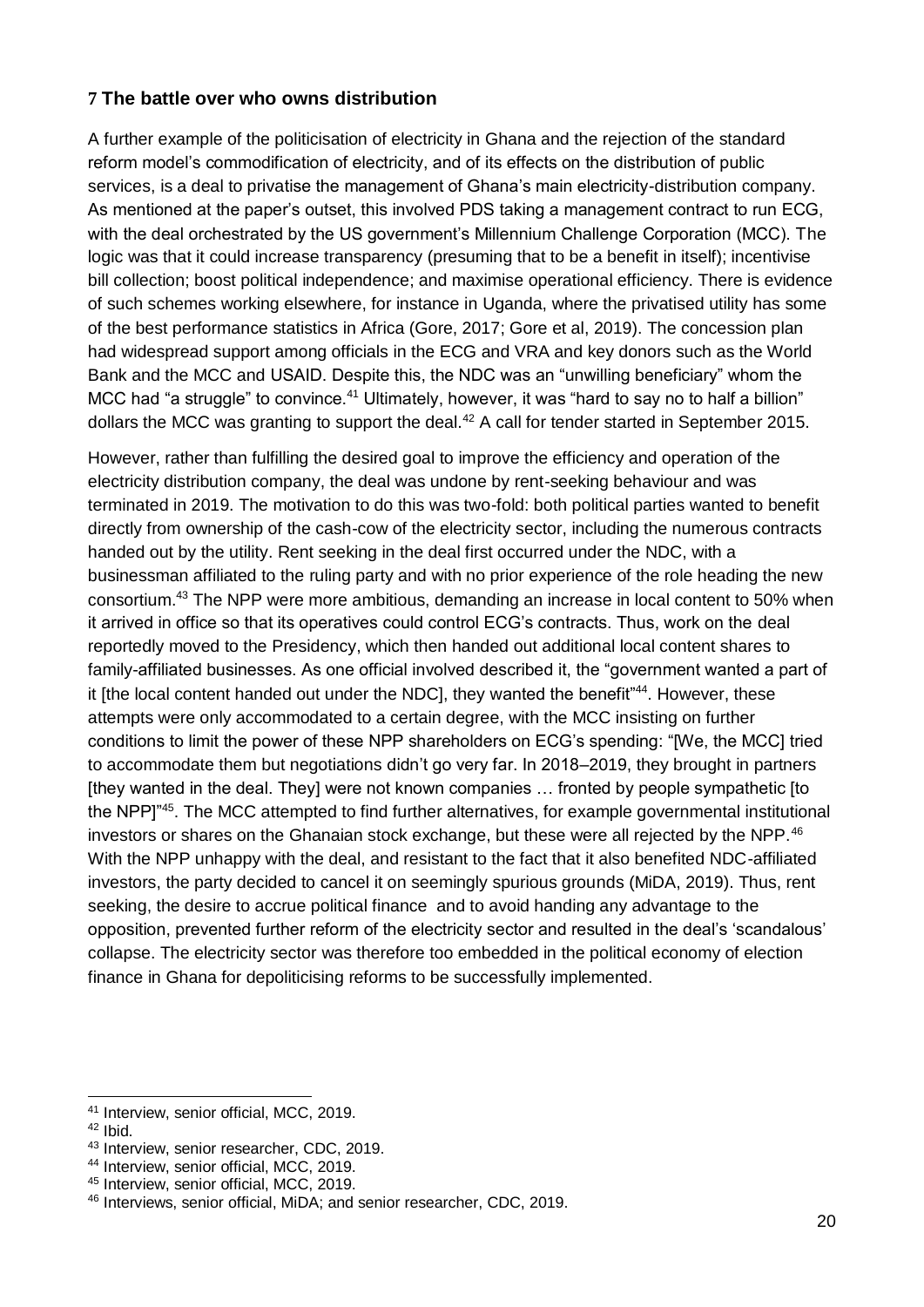#### **8 Conclusion**

This paper has sought to demonstrate a common set of drivers behind Ghana's apparently contradictory successes and failures in the electricity sector. On the one hand, the country has one of the highest electrification rates on the continent, and a relatively competent planning bureaucracy. Simultaneously, however, the sector has witnessed frequent corruption scandals and has serious fiscal issues hampering maintenance and performance. We have sought to demonstrate the common drivers behind these contradictory outcomes, showing a pattern of distributional politics rooted in the politicisation of electricity in Ghana as a citizenship right but also as a source of political finance. Underlying much of the politics of distribution in Ghana are societally embedded ideas about the importance of electricity. With its historical roots in founding President Kwame Nkrumah's plans, and the flagship Volta River Project, initial assertion of modernist development and veneration of electricity has helped to embed the technology's importance in Ghana. A widespread assumption of its developmental potential has informed perceptions of rights and expectations, with citizens making demands of the state to have connections to the grid and affordable power. These ideas and values inform commonly assumed citizenship rights, forming the basis for 'long accountability', which works through citizens pressuring political representatives to meet their needs.

As well as such bottom-up accountability, the celebration of and attention to electricity influences strategies of pork-barrel politics. For the electricity sector, this was a key driver of electrification, with MPs, political parties and other political leaders paying for electrification, or directing state money towards extending the grid to their constituencies in an attempt to secure votes. While responding to electricity's popularity, these policies are initiated by politicians. We can see a similar driver behind electioneering measures taken against tariffs. Even more universal than targeted electrification, we can see tariff reduction, or at least the prevention of rises, as key strategies in election campaigns. Despite attempts by the regulator and Western donors to push for tariff increases to ameliorate Ghana's fiscal issues, politicians have sought both to find favour and to meet expectations around low-cost tariffs. Electricity is also politicised as a form of electioneering finance. Clientelist relations, handing out contracts to supply power, equipment and maintenance, are ways to accrue rents that can then be spent on winning or maintaining power. Thus, materialist interests have combined with long-accountability mechanisms and norms around electricity to influence the distribution of benefits from the sector.

This explanation of the mechanisms of accountability, materialist and ideational drivers in Ghana's electricity matters for two reasons. First, it demonstrates the importance of ideas and ideology in electricity policy making, as distinct from materialist, strategic interests. Second, we have demonstrated a major difference between the mechanisms of accountability in operation in Ghana, and the wider drivers in the electricity sector, and those theorised by the standard reform model. Although initiated by the good governance agenda and its influence on development policy, the electricity sector reform programme has a remarkably narrow theorisation of the drivers acting on its distribution of resources, focusing almost exclusively on the market, and the accountability generated by consumer choice and competition. This understanding is important, given the ongoing push by donors and a number of Ghana's political elite to promote the standard reform model, as evidenced by the PDS deal. This paper's alternative understanding of electricity as politicised, as a venerated citizens' right and a commodity subsumed into patron–client relations rather than those of the market, explains why such deals struggle to function and why the standard reform model fails to live up to the expectations set by its advocates. Its narrow version of accountability cannot account for a more complex political economy.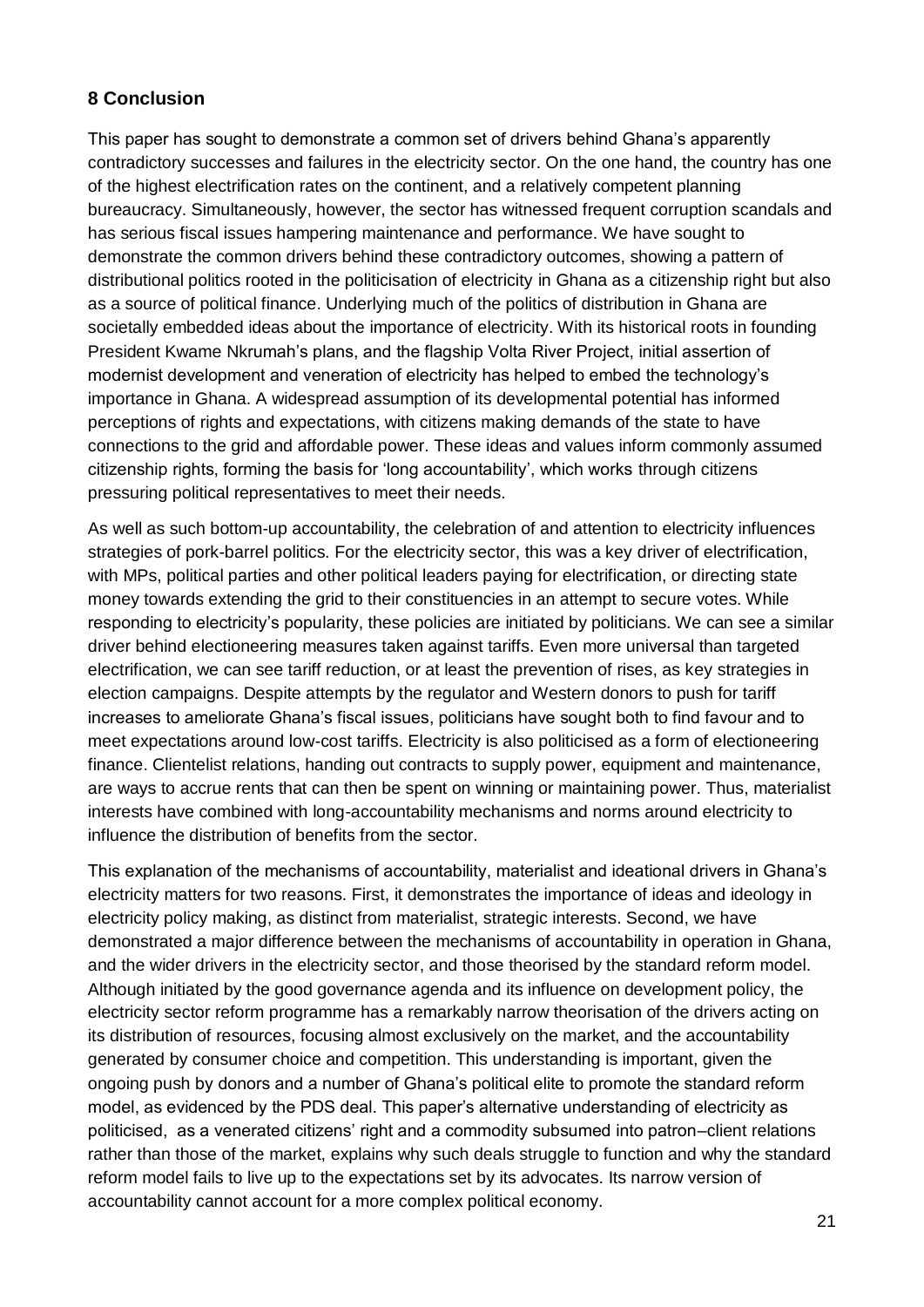#### **References**

- Abdulai, A.-G. and Crawford, G. (2010). 'Consolidating democracy in Ghana: progress and prospects?'. Democratization 17, 26–67.
- Abdulai, A.-G. and Hickey, S. (2016). 'The politics of development under competitive clientelism: insights from Ghana's education sector'. African Affairs, adv071.
- Acheampong, J. (2016). Huge debts suffocate VRA. Graphic Online. Retrieved from https://www.graphic.com.gh/business/business-news/huge-debts-suffocate-vra.html (Accessed: 09/11/2021).
- Acheampong, K. (2019). 'NDC MPs who lost at the primaries'. Star FM, 25 August [available at https://starrfm.com.gh/2019/08/ndc-mps-who-lost-at-the-primaries/]. Accessed: 15 March 2021.
- Adams, W.M. (1992). Wasting the Rain: Rivers, People and Planning in Africa. London: Earthscan.
- Afful, M. C. (2019). \$735 million VRA's debt is seriously affecting our operations Ghana Gas. Ghanaweb: Ghana. Retrieved from https://www.ghanaweb.com/GhanaHomePage/business/735 million-VRA-s-debt-is-seriously-affecting-our-operations-Ghana-Gas-724599 (Accessed: 09/11/2021).
- Ahlborg, H., Boräng, F., Jagers, S.C. and Söderholm, P. (2015). 'Provision of electricity to African households: the importance of democracy and institutional quality'. Energy Policy 87, 125–135.
- Aklorbortu, D. K (2020). Settle debt to avoid withdrawal of services Power producers. Graphic Online: Ghana. Retrieved from https://www.graphic.com.gh/news/general-news/settle-debt-to-avoidwithdrawal-of-services-power-producers-3.html (Accessed: 09/11/2021).
- Anaba, D. (2020). 'List of "fallen" MPs after NPP parliamentary primaries'. CNR Citi Newsroom, 20 June [available at https://citinewsroom.com/2020/06/list-of-fallen-mps-after-npp-parliamentaryprimaries/]. Accessed: 15 March 2021.
- Balls, J. (2018). 'Stalled reform in the face of electoral fears: Uttar Pradesh's electricity distribution sector'. In Dubash, N.K., Kale, S.S. and Bharvirkar, R. (Eds), Mapping Power: The Political Economy of Electricity in India's States. New Delhi: Oxford University Press.
- Bawakyillenuo, S. (2020). Energy Safety Nets: Ghana Case Study. SEFORALL, May 2020. Available at: [https://www.seforall.org/sites/default/files/2020-05/ESN\\_Ghana\\_SEforALL.pdf](https://www.seforall.org/sites/default/files/2020-05/ESN_Ghana_SEforALL.pdf)
- Besley, T. and Burgess, R. (2002). 'The political economy of government responsiveness: theory and evidence from India'. Quarterly Journal of Economics 117, 1415–1451.
- Besley, T. and Coate, S. (1998). 'Sources of inefficiency in a representative democracy: a dynamic analysis'. American Economic Review 88, 139–156.
- Boakye, B. (2018). "Electoral Politics in Ghana's 4th Republic (1992-2016) and its Implications on Future Elections". Retrieved from SSRN Electronic journal on 10th March 2021. Available at https://www.researchgate.net/publication/326756749 Electoral Politics in Ghana's 4th Republi [c\\_1992-](https://www.researchgate.net/publication/326756749_Electoral_Politics_in_Ghana) 2016 and its Implications on Future Elections/link/5b686a5d299bf14c6d94efe5/download
- Briggs, R.C. (2012). 'Electrifying the base? Aid and incumbent advantage in Ghana'. Journal of Modern African Studies 50, 603–624.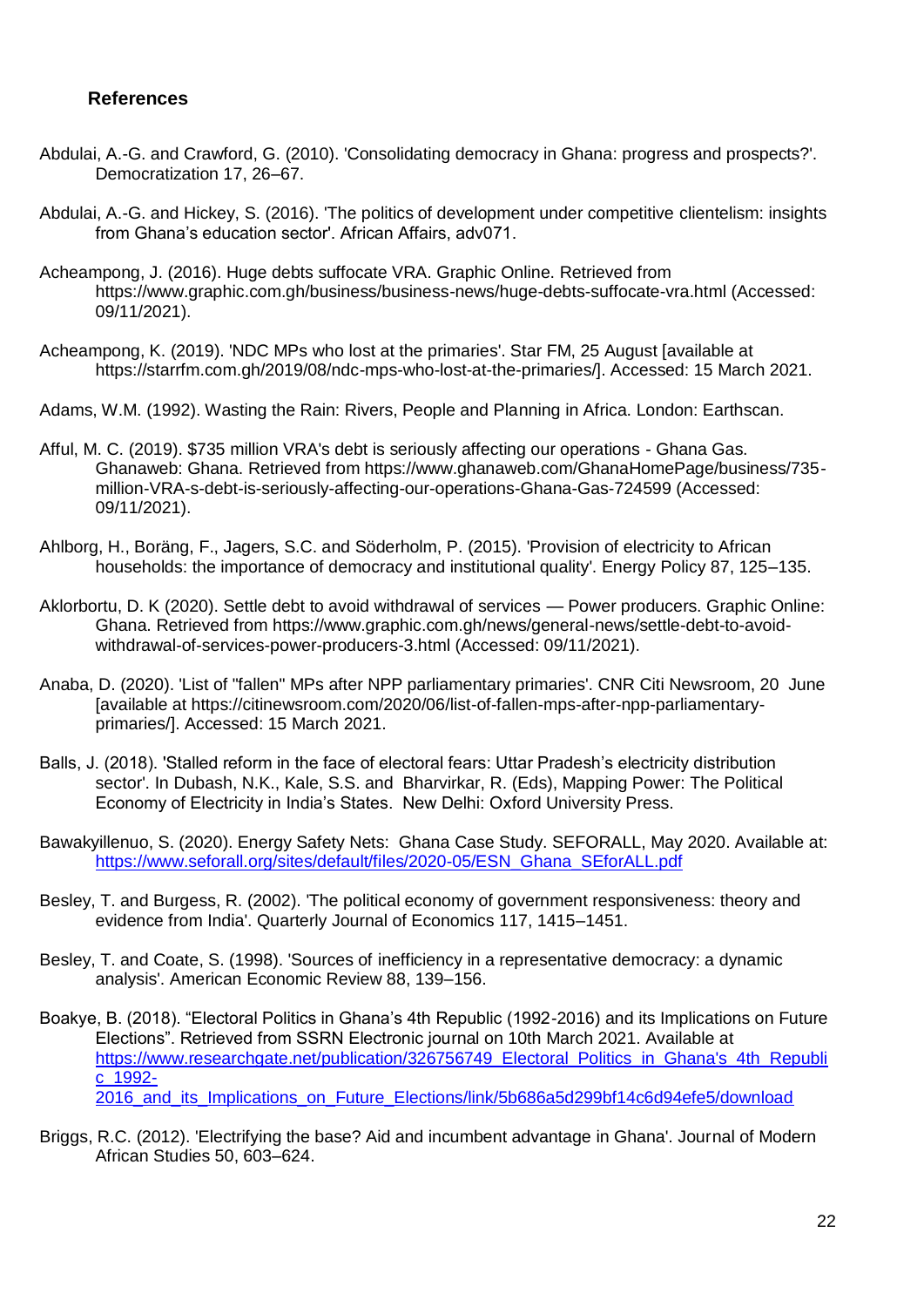- Briggs, R.C. (2021). 'Power to which people? Explaining how electrification targets voters across party rotations in Ghana'. World Development 141, 105391.
- Centre for Democracy and Development (CDD) and Westminster Foundation for Democracy (WFD) (2018). The Cost of Politics in Ghana. Accra: CDD and WFD [available at http://www.wfd.org/wpcontent/uploads/2018/04/Cost\_Of\_Politics\_Ghana.pdf]. Accessed: 5 May 2020.
- Cooksey, B. (2002). 'The power and the vainglory: anatomy of a \$100m Malaysian IPP in Tanzania'. In Jomo, K.S. (Ed.), Ugly Malaysians? South–South Investments Abused. Durban: Institute for Black Research.
- Cooksey, B. (2017). ITPL, Richmond and Escrow: The Price of Private Procurement in Tanzania. Briefing Note 1702. London: Africa Research Institute.
- Cuesta-Fernández, I. (2018). 'Kilowatts, megawatts and power: electric territorialities of the state in the peripheries of Ghana and Tanzania'. University of Edinburgh [available at [https://www.era.lib.ed.ac.uk/handle/1842/33260?show=full\]](https://www.era.lib.ed.ac.uk/handle/1842/33260?show=full).
- Destrée, P. (2019). 'Power flashes: the political and visual cultures of electricity in Accra, Ghana'. PhD thesis. University College London [available at [https://discovery.ucl.ac.uk/id/eprint/10067191/\]](https://discovery.ucl.ac.uk/id/eprint/10067191/).
- Dubash, N.K., Kale, S.S. and Bharvirkar, R. (2018). 'Conclusion: mapping power in comparative state context'. In Dubash, N.K., Kale, S.S. and Bharvirkar, R. (Eds), Mapping Power: The Political Economy of Electricity in India's States. New Delhi: Oxford University Press.
- Dye, B.J. (2020). Structural Reform and the Politics of Electricity Crises in Ghana: Tidying whilst the House Is on Fire? FutureDAMS Working Paper 13. Manchester: The University of Manchester.
- Edjekumhene, I. and Dubash, N.K. (2002). 'Ghana: achieving public benefits by default'. In Dubash, N.K., Bouille, D. and World Resources Institute (Eds), Power Politics: Equity and Environment in Electricity Reform. Washington DC: World Resources Institute.
- Edjekumhene, I., Amadu,M.B. and Brew-Hammond, A. (2001). Power Sector Reform in Ghana: The Untold Story. Kumasi, Ghana: Kumasi Institute of Technology and Environment (KITE).
- Eshun, M.E. and Amoako-Tuffour, J. (2016). 'A review of the trends in Ghana's power sector'. Energy, Sustainability and Society 6 [available at http://energsustainsoc.springeropen.com/articles/10.1186/s13705-016-0075-y]. Accessed: 12 February 2019.
- Frempong, A.K.D., and Asare, B. (2017). Elections in Ghana (1951-2016): (Elections in Ghana 1951- 2012 revised & updated). Tema: Digibooks Ghana Ltd. Access online on 10th March 2021. Available at: [https://www.worldcat.org/title/elections-in-ghana-1951-2016-elections-in-ghana-](https://www.worldcat.org/title/elections-in-ghana-1951-2016-elections-in-ghana-1951-2012-revised-updated/oclc/1004857278)[1951-2012-revised-updated/oclc/1004857278](https://www.worldcat.org/title/elections-in-ghana-1951-2016-elections-in-ghana-1951-2012-revised-updated/oclc/1004857278)
- Ghana Energy Commission (2019). Integrated Power System Master Plan for Ghana. Vol. 2 [available at http://www.energycom.gov.gh/files/Integrated%20Power%20System%20Master%20Plan%20Vol. %202.pdf]. Accessed: 9 November 2021.
- GhanaWeb (2021). 'Dossier: Ameri power deal' [available at https://www.ghanaweb.com/GhanaHomePage/NewsArchive/dossier.php?ID=617]. Accessed: 9 November 2021.
- Gore, C.D. (2017). Electricity in Africa: The Politics of Transformation in Uganda. Oxford: James Currey.
- Gore, C.D., Brass, J.N., Baldwin, E. and MacLean, L.M. (2019). 'Political autonomy and resistance in electricity sector liberalization in Africa'. World Development 120, 193–209.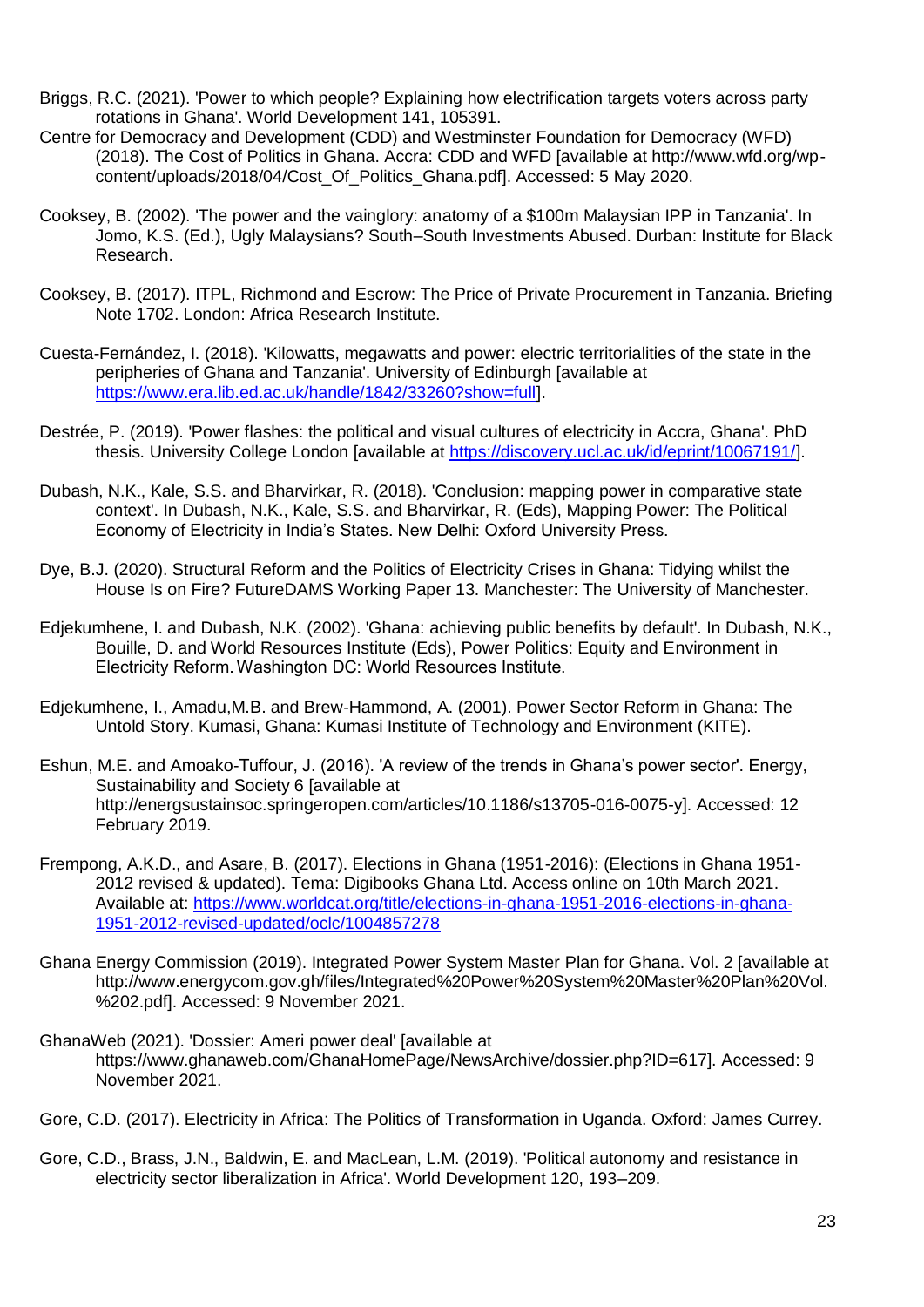- Hickey, S., Lavers, T., Niño-Zarazúa, M. and Seekings, J. (Eds) (2020). The Politics of Social Protection in Eastern and Southern Africa. Oxford: Oxford University Press.
- Hoag, H.J. (2013). Developing the Rivers of East and West Africa: An Environmental History. London: Bloomsbury.
- Kale, S.S. (2014). Electrifying India: Regional Political Economies of Development. Stanford CA: Stanford University Press.
- Kale, S.S., Dubash, N.K. and Bharvirkar, R. (2018). 'Introduction: a framework for mapping power'. In Dubash, N.K.,Kale, S.S. and Bharvirkar, R. (Eds), Mapping Power: The Political Economy of Electricity in India's States. New Delhi: Oxford University Press.
- Kapika, J. and Eberhard, A.A. (2013). Power-sector Reform and Regulation in Africa: Lessons from Kenya, Tanzania, Uganda, Zambia, Namibia and Ghana. Cape Town: HSRC Press.
- Keener, S. and Banerjee, S.G. (2006). 'Ghana: electricity tariff reform'. In Coudouel, A., Dani, A.A. and Paternostro, S. (Eds), Poverty and Social Impact Analysis of Reforms: Lessons and Examples from Implementation. Washington DC: World Bank.
- Kemausuor, F. and Ackom, E. (2017). 'Toward universal electrification in Ghana'. Wiley Interdisciplinary Reviews: Energy and Environment 6, e225.
- Klingensmith, D. (2007). 'One Valley and a Thousand': Dams, Nationalism, and Development. New Delhi: Oxford University Press.
- Konadu, K. and Campbell, C.C. (Eds) (2016). The Ghana Reader: History, Culture, Politics. Durham NC: Duke University Press.
- Kumi, E.N. (2017). The Electricity Situation in Ghana: Challenges and Opportunities. Center for Global Development (CGD) Policy Paper. Washington DC: CGD [available at [https://www.cgdev.org/publication/electricity-situation-ghana-challenges-and-opportunities\]](https://www.cgdev.org/publication/electricity-situation-ghana-challenges-and-opportunities).
- Lenin, V. (1965). '"Our foreign and domestic position and party tasks". Speech delivered to the Moscow Gubernia Conference of the R.C.P.(B.) November, 1920'. In Katzer, J. (trans.), Lenin's Collected Works. Vol 31. 4th edn. Moscow: Progress Publishers.
- Levy, B. and Walton, M. (2013). Institutions, Incentives and Service Provision: Bringing Politics Back In. Effective States and Inclusive Development (ESID) Working Paper 18. Manchester: ESID, The University of Manchester.
- MacLean, L., Bob-Milliar, G.M., Baldwin, E. and Dickey, E. (2016). 'The construction of citizenship and the public provision of electricity during the 2014 World Cup in Ghana'. Journal of Modern African Studies 54, 555–590.
- McCully, P. (2001). Silenced Rivers: The Ecology and Politics of Large Dams. London: Zed Books.
- McDonnell, E.M. (2016). 'Conciliatory states: elite ethno-demographics and the puzzle of public goods within diverse African states'. Comparative Political Studies 49, 1513–1549.
- Miescher, S.F. (2014). '"Nkrumah's Baby": the Akosombo Dam and the dream of development in Ghana, 1952–1966'. Water History 6, 341–366.
- Miescher, S.F. and Tsikata, D. (2009). 'Hydro-power and the promise of modernity and development in Ghana: comparing the Akosombo and Bui Dam projects'. Ghana Studies 12–13, 15–53.
- Millennium Development Authority (MiDA) (2019). Statement on Recent Publications on the ECG PSP Concession. Accra: MiDA.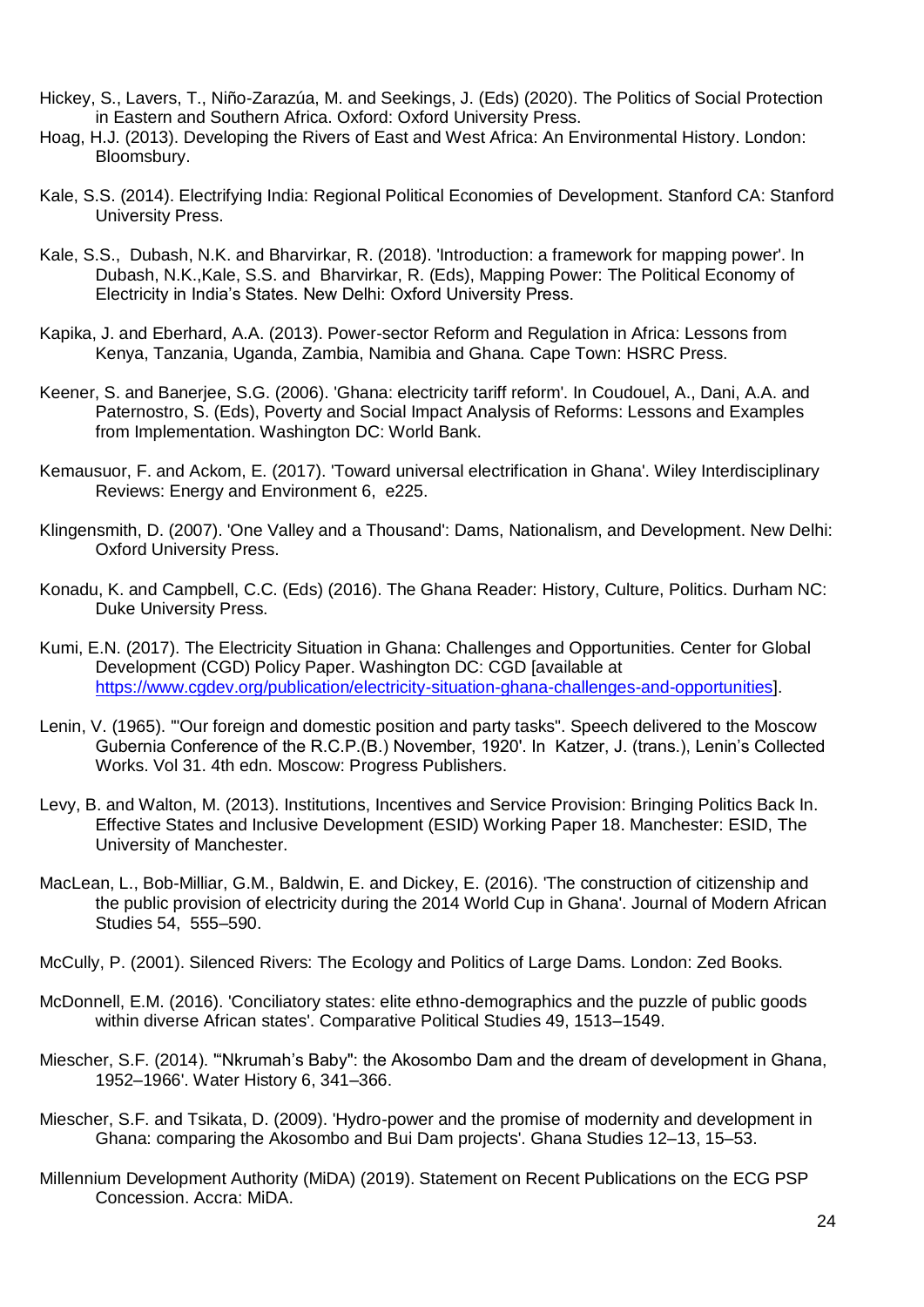- Min, B. (2015). Power and the Vote: Elections and Electricity in the Developing World. New York: Cambridge University Press.
- Mohan, G., Asante, K.P. and Abdulai, A.-G. (2018). 'Party politics and the political economy of Ghana's oil'. New Political Economy 23, 274–289.
- Ninsin, K. (2016). 'The Nkrumah government and Its opposition'. In Konadu, K. and Campbell, C.C. (Eds), The Ghana Reader: History, Culture, Politics. Durham NC: Duke University Press.
- North, D.C. (1989). 'Institutions and economic growth: an historical introduction'. World Development 17, 1319–1332.
- North, D.C. (1990). Institutions, Institutional Change, and Economic Performance. Cambridge: Cambridge University Press.
- Nugent, P. (1999). 'Living in the past: urban, rural and ethnic themes in the 1992 and 1996 elections in Ghana'. Journal of Modern African Studies 37, 287–319.
- Power Africa (2021a). 'Senegal: Power Africa Fact Sheet'. Washington DC: USAID [available at https://www.usaid.gov/powerafrica/senegal]. Accessed: 14 December 2021.
- Power Africa (2021b). 'Cote D'Ivoire: Power Africa Fact Sheet'. Washington DC: USAID [available at https://www.usaid.gov/powerafrica/cote-divoire]. Accessed: 14 December 2021.
- Public Interest and Accountability Committee (2015). Semi-annual report on management of petroleum revenues for the period. Ghana. Retrieved from https://www.piacghana.org/portal/files/downloads/piac\_reports/piac\_2015\_semi-annual\_report.pdf (Accessed: 09/11/2021).
- Republic of Ghana, USAID, Energy Commission and ICF (2018). Integrated Power System Master Plan for Ghana: Executive Summary. Accra: USAID and Republic of Ghana.
- Rupp, S. (2013). 'Ghana, China, and the politics of energy'. African Studies Review 56, 103–130.
- Sackeyfio, N. (2018). Energy Politics and Rural Development in Sub-Saharan Africa: The Case of Ghana [available at https://doi.org/10.1007/978-3-319-60122-9]. Accessed: 3 November 2019.
- Sarkodie, S. A. (2019). Lessons to be learnt from Ghana's excess electricity shambles. The Conversation. Retrieved from https://theconversation.com/lessons-to-be-learnt-from-ghanasexcess-electricity-shambles-121257 (Accessed: 09/11/2021).
- Sen, A. (2001). Development as Freedom. Oxford: Oxford University Press.
- Whitfield, L. (2007). 'Identity construction in development practices: the government of Ghana, civil society, private sector, and development partners'. Professional Identities: Policy and Practice in Business and Bureaucracy 3.
- Whitfield, L. (2011). Growth without Economic Transformation: Economic Impacts of Ghana's Political Settlement. Danish Institute for International Studies (DIIS) Working Paper 28. Copenhagen: DIIS.
- Whitfield, L. (2018). Economies after Colonialism: Ghana and the Struggle for Power. Cambridge: Cambridge University Press.
- Whitfield, L. and Fraser, A. (2009). 'Negotiating aid'. In Whitfield, L. (Ed.), The Politics of Aid: African Strategies for Dealing with Donors. Oxford: Oxford University Press.